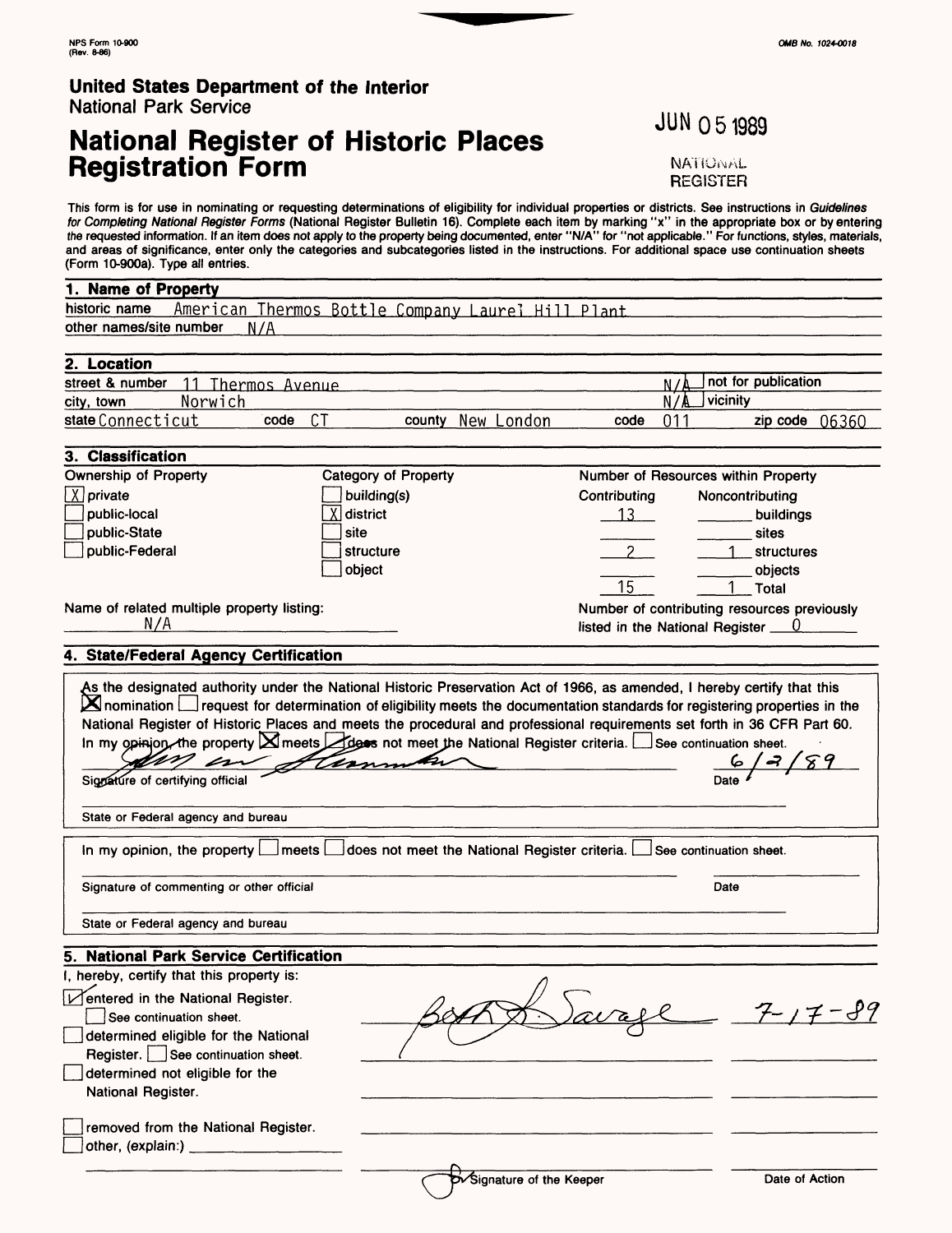| Historic Functions (enter categories from instructions)<br>DOMESTIC/single dwelling<br>INDUSTRY/manufacturing facility | Current Functions (enter categories from instructions)<br>WORK IN PROGRESS              |  |  |
|------------------------------------------------------------------------------------------------------------------------|-----------------------------------------------------------------------------------------|--|--|
| 7. Description<br><b>Architectural Classification</b><br>(enter categories from instructions)                          | Materials (enter categories from instructions)                                          |  |  |
| ITALIANATE; Other: Pilastered<br>Brick Industrial Building                                                             | foundation Concrete<br>Brick<br>walls<br>Other:<br><u>tar and felt</u><br>roof<br>other |  |  |

**Describe present and historic physical appearance.**

The American Thermos Bottle Company Laurel Hill Plant is an industrial complex on the east side of the Thames River in Norwich, Connecticut (Photograph 1). To the west, between it and the river, is the Providence & Worcester Railroad. Thermos Avenue is to the east. The plant consists of interconnected buildings on a north-south axis paralleling the river, together with related outbuildings and structures (Plan 1). Used for manufacturing vacuum-insulated bottles under the trade name Thermos, the complex has 13 buildings and three structures. Thirteen buildings and two structures contribute to its significance. Major components include the brick factory buildings, the earliest build from 1912-1913, and the 1939 Glass House. Additions were made as production expanded and as manufacturing processes were automated.

#### Original Plant

Company offices were in Building 85, a 2-story brick Italianate house build in 1861 (Photograph 2). The hip roof has projecting eaves with large scroll-cut brackets underneath. Attic windows are set between brackets. Original first and second-floor window openings are indicated by blind brick arches. A service wing in the rear has matching details. A 2-story 1929 addition to the wing connects it to Building 2, built the same year. A 2-story front addition was made in 1942. An addition to the west side of the house was made about 1950. The cupola, brick chimneys, front entry, and veranda were removed in the course of these alterations. A center staircase with newel post, turned balusters, and applied scroll-cut ornament survives inside (Photograph 3). Some interior door surrounds and baseboard moldings remain (Photograph 4).

Building 3, the largest component of the plant, was constructed from 1912 to 1913 (Photograph 5). Three stories high on the river side and two stories on the east, pilasters divide it into 31 bays with stair and elevator towers at each end. Towers face the river and have brickwork once covered with metal panels in the shape of a Thermos bottle (Photograph 6). A frame monitor roof is metal clad. Segmentally-arched window openings have granite sills. A few original wooden casement sash and transoms survive. Most windows have steel industrial sash. Wooden sash in the monitor are covered by the metal cladding. The interior is divided into lengthwise bays by 9" square timber posts attached by cast-iron flanges to paired timber beams (Photograph 7). The first floor has three bays, the second and third floors, five (Photograph 8). A 3-bay attic story, partly open to below, is created by the monitor (Photograph 9). A 1-story extension at the south end contained the original Glass House. This survives as a sub-basement, a full-height extension having been built over this later. Only the octagonal brick base of a detached chimney is evident.

 $Y_{\perp}$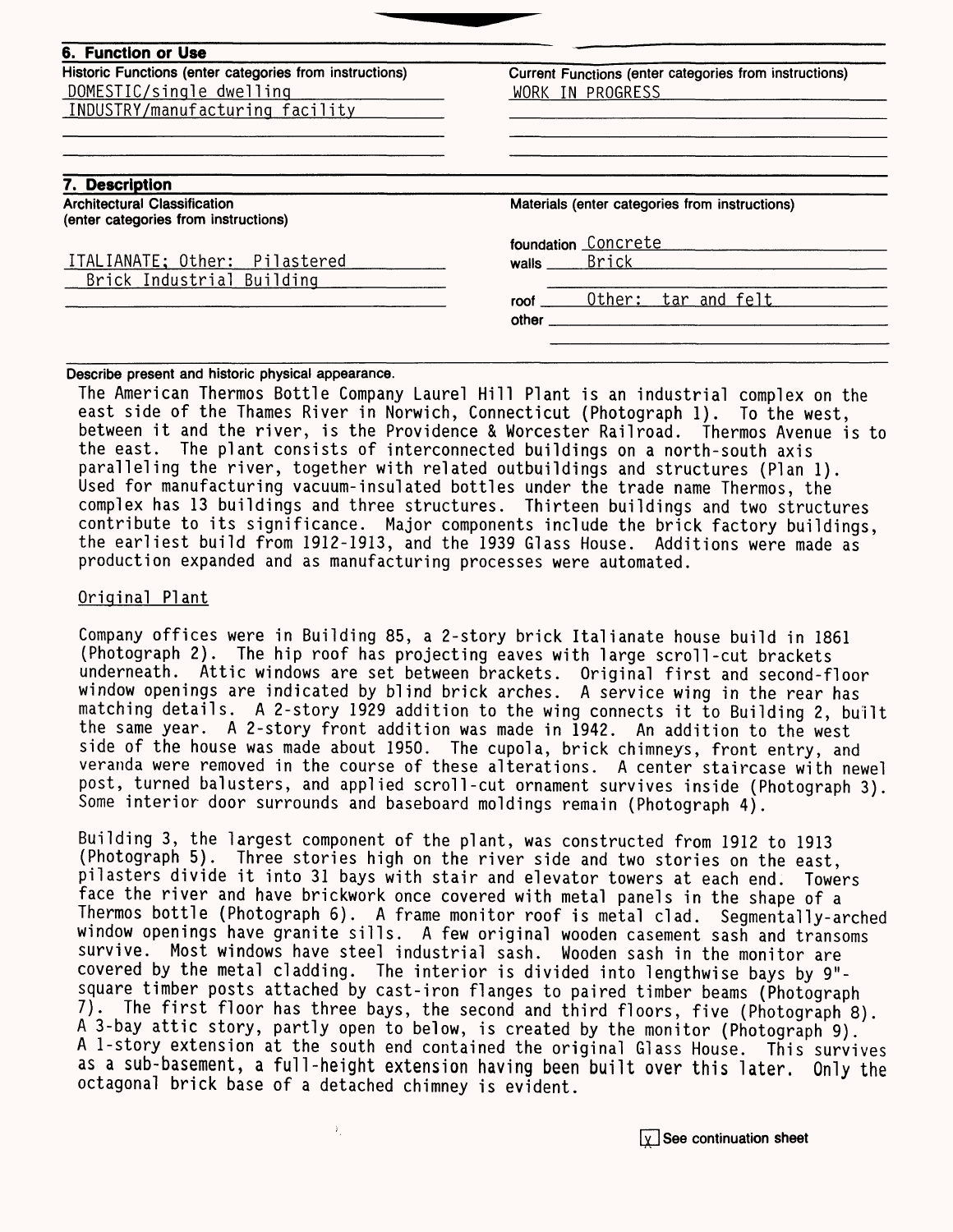**United States Department of the Interior** *JUN O 5***1980** National Park Service

## **National Register of Historic Places Continuation Sheet** American Thermos Bottle Company

**WATKEN AT** REGISTER

Laurel HIll Plant<br>Norwich. CT

Section number  $\frac{7}{2}$  Page  $\frac{1}{2}$ 

Buildings 86 and 87 were constructed about 1912 for the MacKay Copper Process Company. Foreclosed in 1920, the property was acquired in 1923 by American Thermos. Building 86 was the Enamelling Department (Photograph 10). A 1-story hipped-roof stucco frame building, it has a corner entrance flanked by Chicago-style windows, with wooden casement sash elsewhere. This was concerted to an Employee Services Center in 1948. Building 87, Engineering, later Research and Development, is a 2-story frame building with a low-pitched gable roof (Photograph 11). Plywood and asbestos sidings are used. The first and second floor windows have 6/6 and 2/1 double-hung sash, respectively. A series of additions were made to the east and north sides. A  $I$ -story frame building constructed in 1978 connects the two.

The remaining original structure is a 50,000-gallon covered water tank set on the hillside above the plant (Photograph 12). The octagonal roof has a cupola. An adjacent 150,000-gallon covered reservoir was probably added in the 1940s or 1950s. Both supply water to the sprinkler system.

#### Later Buildings

Building 2 is a 3-story brick building with a low-pitch gable roof built from 1928 to 1929 at the north end of Building 3 (Photograph 13). Similar in construction to Building 3, it has 17 external bays with steel industrial sash in rectangular window openings with concrete sills. An external conveyor system is attached to the west side. Timber posts divide the interior into four lengthwise bays. Steel flanges join posts to doubled timber beams on the first and second floors. The roof beams are<br>single. The north end has a stair and lavatory tower with toilets. At the south The north end has a stair and lavatory tower with toilets. At the south end, the stair and elevator tower of Building 3 serves both buildings.

Building 1, erected in 1943, is a 1-story, steel frame building with a low-pitch gable roof and brick exterior (Photograph 14). This connects to Building 2 and, by a covered passageway, to Building 87. Windows have steel industrial sash and concrete sills.

At the entrance to the plant is Building 61, a 1-story frame, hip-roofed gatehouse probably built in the 1920s. Building 62, the Carpenter Shop, is a 2-story frame, gable-roofed building, built in 1926 (Photograph 15). Buildings 27, 28, and 29 consist of a 1-story flat-roofed concrete block Boiler House with an attached 2-story concrete block building and a 1-story frame storage shed (Photograph 16).

#### Glass Houses and Ancillary Buildings

The two Glass Houses and ancillary structures are located at the south end of the compound. Building 5, Glass House 1, was built in 1939 and incorporates former Building 19, a 1930 warehouse (Photograph 17). A 1-story structure with a partial mezzanine, it has brick exterior walls and a steel frame. Part of the building has a gable roof. The portion over the glass furnace has a patented monitor roof. Inside is a regenerative continuous tank glass furnace last rebuilt about 1978 (Photograph 18).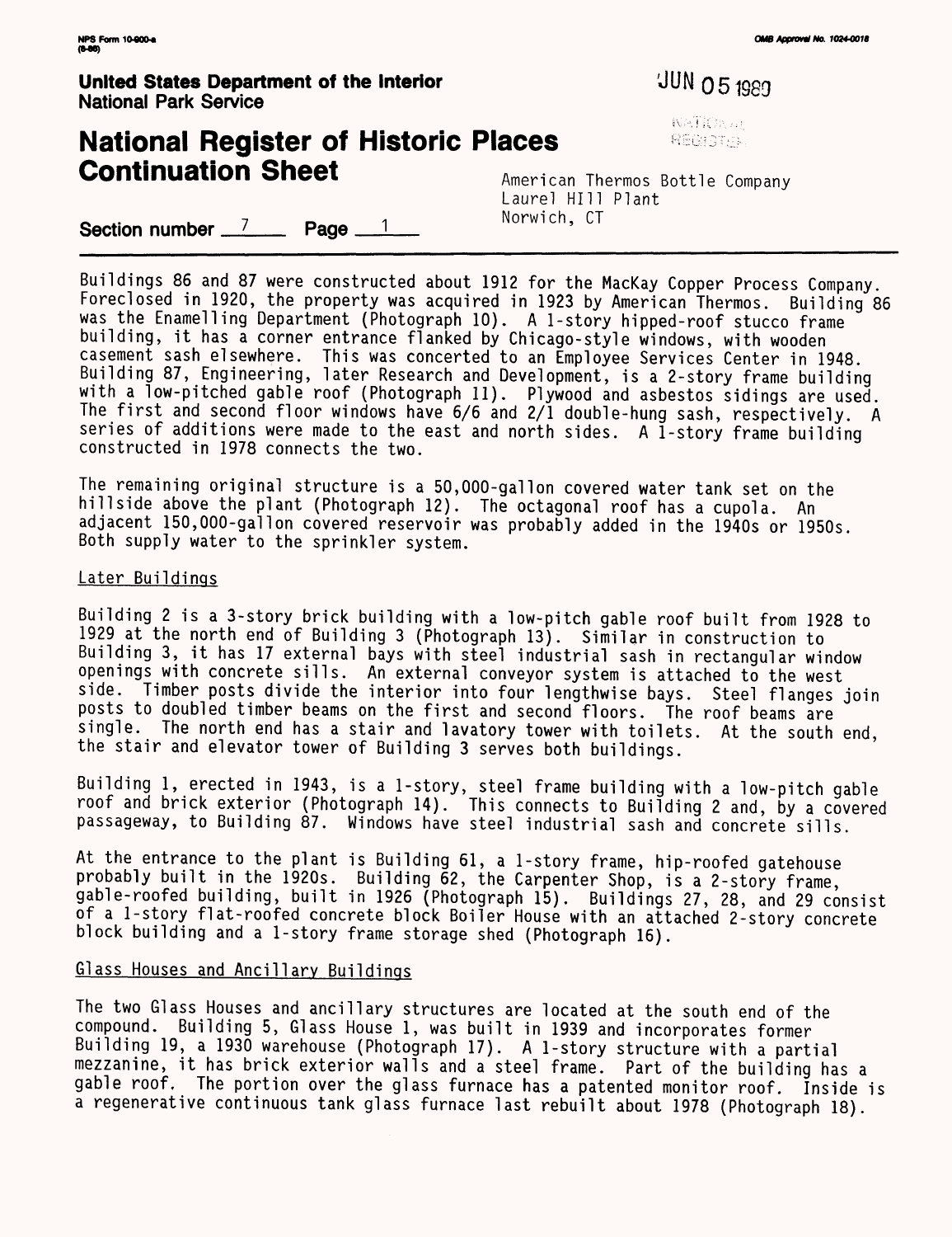## **United States Department of the Interior** National Park Service JUN 05 1989

## **National Register of Historic Places** NATIONAL **Continuation Sheet** American Therl6CONSULE Company

Laurel Hill Plant<br>Norwich, CT

**Section number** <sup>7</sup> **Page** <sup>2</sup> **Norwich, CT** 

The tank is built of refractory ceramic blocks supported by a steel framework. Attached to the Glass House is a concrete silo and a fan house.

South of the Glass House are Buildings 7 and 9, the Glass House cullet and mixhouse and the Glass House compression and auxiliary generator house (Photograph 19). Of cinder block construction, these were build in 1959 and 1948, respectively. A metal -paneled electrostatic precipitator was built in 1977 (Photograph 20).

Building 32, Glass House 2, is a 1-story concrete-block building with partial mezzanine built in 1951 (Photograph 21). Except for construction materials, it is similar in most respects to Glass House 1. A conveyor connects to Building 3. Inside, a small glass tank built in 1951 has been stripped of external elements (Photograph 22).

#### Manufacturing Process (Figure 1)

Raw materials were carefully weighed and mixed in the batch mixing process (Photograph<br>23). Batches were charged in the melting end of the glass tank, where temperatures Batches were charged in the melting end of the glass tank, where temperatures reached 2700 degrees F. (Photograph 24). Molten glass passed through a restricting throat to the semicircular refining end where the temperature was 2200 degrees F. (Photograph 25). This temperature was lowered to 1800 degrees F. as the glass passed through feeders (Photograph 26) to individual section machines. Gobs of the correct weight were cut off by shears. Each gob was fed into a cast-iron model where it was formed into a blank or parison. The blank was transferred by a mechanical arm to a second mold, where it was blown into final form. This method is called "blank and blow."

The molds produced inner and outer "pistons" from which the fillers or liners of Thermos bottles were made (Figure 2). The neck of the inner piston was "cracked off" and returned as cullet. Pistons were annealed in lehrs -- ovens which relieved stresses by slow cooling.

From the glasshouse, pistons were transferred by conveyor to the first floor of Building 3. After inspection, inner pistons had asbestos pads glued on in the Padding Department. The neck flanges of the outer pistons were cracked off and the pistons tubulated, by welding a glass tube onto the bottom. Inner and outer pistons were mated, the asbestos pads leaving a space between the two. In the Neck Seal Department on the third floor, mated pistons were flame-welded together at the necks. Annealing was done in lehrs on the fourth floor. Returning to the third floor, the fillers were silvered by the introduction of a solution through the glass tube at the bottom. After drying, remaining moisture and air were removed int he Exhaust Department. The glass tube was then cut off and sealed. The fillers were then tested for heat retention. After testing, the remaining tip was protected by attaching a cap in the Tip Cap Department. Elements of the extensive conveyor system survive (Photograph 27).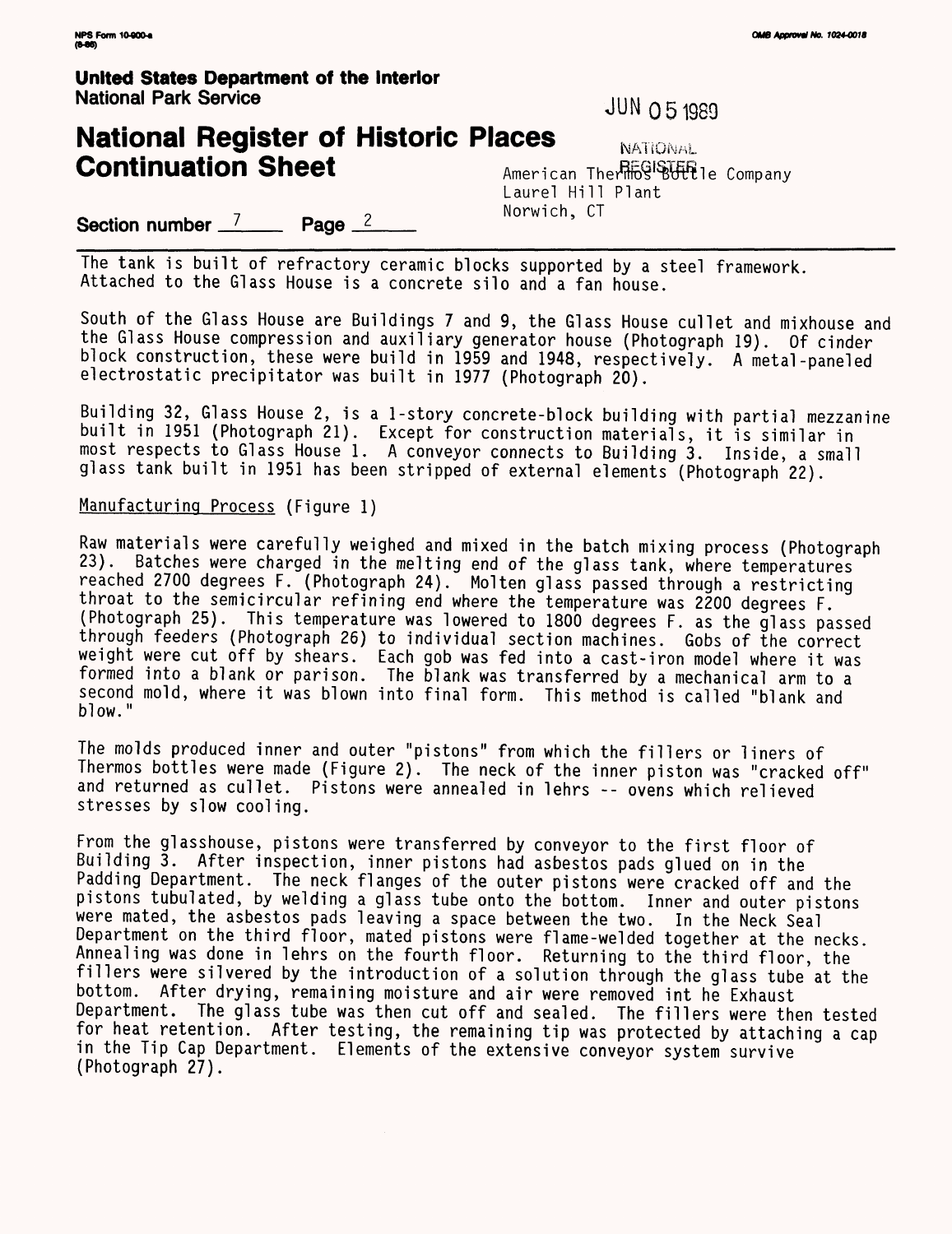$\overline{\mathbf{B}}$ 

# **National Register of Historic Places in the Register of ALGISTER Continuation Sheet**

American Thermos Bottle Company Laurel Hill Plant<br>Norwich, CT

**Section number**  $\frac{7}{2}$  **Page**  $\frac{3}{2}$  **Norwich, CT** 

Building 2 housed equipment for manufacturing the outer metal shells of the Thermos bottle prior to removal of metalworking operations to Taftville in 1946. Semi-finished cans, rolls of sheet aluminum, and other raw stock were received on the second floor of Building 2. Stamping of cups and breasts took place on the first floor. The Buffing Department was also on the first floor. Specialty items such as brass shells for coffee pitchers were bought ready-made, stamped with the Thermos logo, and electroplated on the third floor. Finished metal products were assembled with fillers and cork-filled stoppers ont he third floor. The outside conveyor system was used to transfer material from floor to floor. The assembled product was sent to the second floor of Building 3 for warehousing and shipping by truck and rail. Earlier, a gravity-fed conveyor moved outgoing shipments to docks on the other side of the railroad tracks.

#### INVENTORY

| <b>Buildings</b><br>Number                      | Name/Function                                | Date       | Approximate Dimensions             | Contributing/<br>Non-Contributing |
|-------------------------------------------------|----------------------------------------------|------------|------------------------------------|-----------------------------------|
|                                                 | Machine Shop                                 | 1943       | $76'$ x 122'                       |                                   |
|                                                 | Metal Products                               | $1928 - 9$ | $84' \times 168'$                  |                                   |
| $\begin{array}{c} 2 \\ 3 \\ 5 \\ 7 \end{array}$ | Manufacturing Building 1912-13               |            | 102'x350'                          |                                   |
|                                                 | Glass House 1                                | 1939       | $62'$ x 240'                       |                                   |
| 9                                               | Cullet and Mix House<br>Compressor and Auxi- | 1959       | 29'x42 1/2', 34'x25'               |                                   |
|                                                 | liary Generator House                        | 1948       | $20'$ x38', 22' x46', 21' x28'     |                                   |
| $27 - 8$                                        | Boiler House                                 | 1953       | $35'$ x40', $23'$ x45', $13'$ x60' |                                   |
| 32                                              | Glass House 2                                | 1951       | 40'x282'                           |                                   |
| 61                                              | Gate House                                   | 1920s      | 20'x18'                            |                                   |
| 62                                              | Carpenter Shop                               | 1926       | $68'25'$ , $100'x27'$              |                                   |
| 85                                              | Office                                       | 1861       | $45'$ x50'                         | C<br>C                            |
| 86                                              | Enamelling Building                          | 1913       | 47 $1/2$ 'x57 $1/2$ '              |                                   |
| 87                                              | Engineering Building                         | 1913       | $59'$ x73'                         |                                   |
| Structures                                      |                                              |            |                                    |                                   |
|                                                 | 50,000-Gallon Reservoir 1913                 |            | 30' diameter                       |                                   |
|                                                 | 150,000-Gallon Reservoir c. 1950             |            | $45'$ x 45'                        |                                   |
| 9A                                              | Electrostatic Precipitator 1977              |            |                                    | <b>NC</b>                         |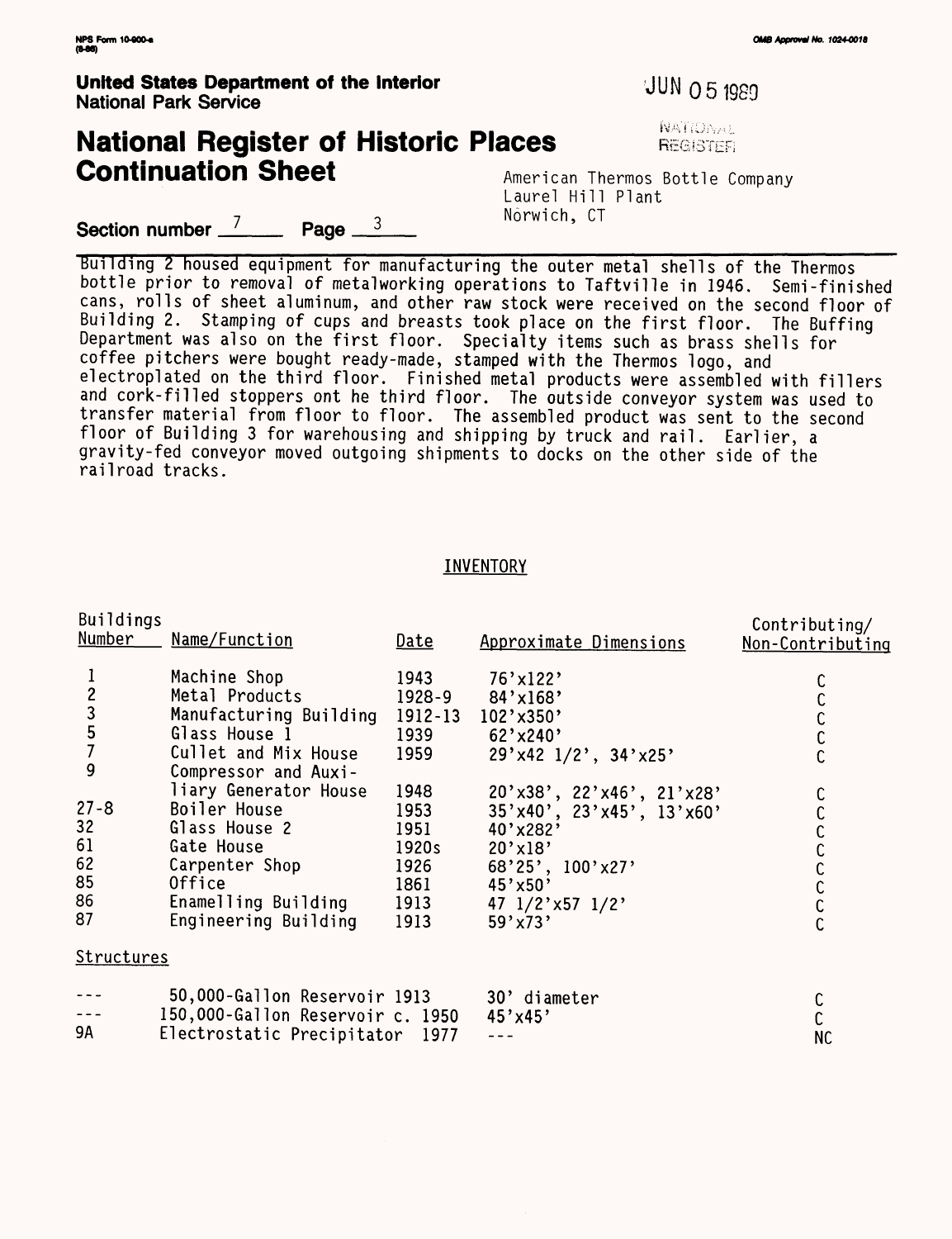| 8. Statement of Significance                                                                                        |                                                                                            |                                                                          |
|---------------------------------------------------------------------------------------------------------------------|--------------------------------------------------------------------------------------------|--------------------------------------------------------------------------|
| Certifying official has considered the significance of this property in relation to other properties:<br>nationally | $X$ locally<br>statewide                                                                   |                                                                          |
| $[X]$ A<br>B<br>Applicable National Register Criteria<br>$ X $ C                                                    | <b>D</b>                                                                                   |                                                                          |
| <b>Criteria Considerations (Exceptions)</b><br>в<br>C<br>١A                                                         | X   G<br>Е<br>F<br>D                                                                       |                                                                          |
| Areas of Significance (enter categories from instructions)<br>Architecture<br><u>Engineering</u><br>Industry        | <b>Period of Significance</b><br>1861<br>1912 - 1959<br><b>Cultural Affiliation</b><br>N/A | <b>Significant Dates</b><br>1861<br>1929, 1940<br>1912,<br>1951,<br>1959 |
| <b>Significant Person</b><br>N/A                                                                                    | Architect/Builder<br>Unknown                                                               |                                                                          |

State significance of property, and justify criteria, criteria considerations, and areas and periods of significance noted above.

(Criterion A) The American Thermos Bottle Company Laurel Hill Plant was constructed from 1912-1913 as the primary factory for the production of Thermos bottles. The plant operated from 1913 to 1984, manufacturing finished products from raw materials. During this period, the manufacturing process advanced from hand-blowing of glass fillers to automated production. The existing plant represents within its confines the development of a new industry from its infancy to a mature industrial corporation. Its product, Thermos bottles, was the result of the application of basic scientific principles to create household objects of great utility. The plant also represents a community effort to diversify the local industrial base. Norwich citizens organized in 1912 to raise the needed capital to purchase the site and erect the factory. The plant possesses exceptional significance in the decades of the 1940s and 1950s. In this period, researchers working at the plant developed and implemented improved means of production. As a result, the company achieved its peak production and dominated the world market. (Criterion C) Architecturally, the complex is a good example of late 19th- and early 20th-century textile mill design applied to a new industry. The design, construction methods, and materials are typical of those found in Eastern Connecticut.

The vacuum bottle was invented by English scientist Sir James Dewar in 1892. Dewar was experimenting with liquified gases at extremely low temperatures. To maintain such temperatures, transfer of heat from the surroundings had to be minimized. Dewar's invention reduced heat transfer from conduction, convection, and radiation, the three mechanisms by which it takes place. He used two glass cylinders with air removed from the space between to form a vacuum. The surfaces of the evacuated space were silvered. Conduction, the transfer of heat through material substances, and convection, heat transfer by currents in liquids or gases, were virtually eliminated by the vacuum. The third means of heat transfer, radiation, which can operate in a vacuum, was reduced by the silvered reflective surfaces. Glass was the most suitable material. Easily formed, it would maintain a vacuum by virtue of its nonporosity to gaseous diffusion. Glass is also a very poor conductor of heat. Its major disadvantage was its relative fragility.

 $\boxed{\chi}$  See continuation sheet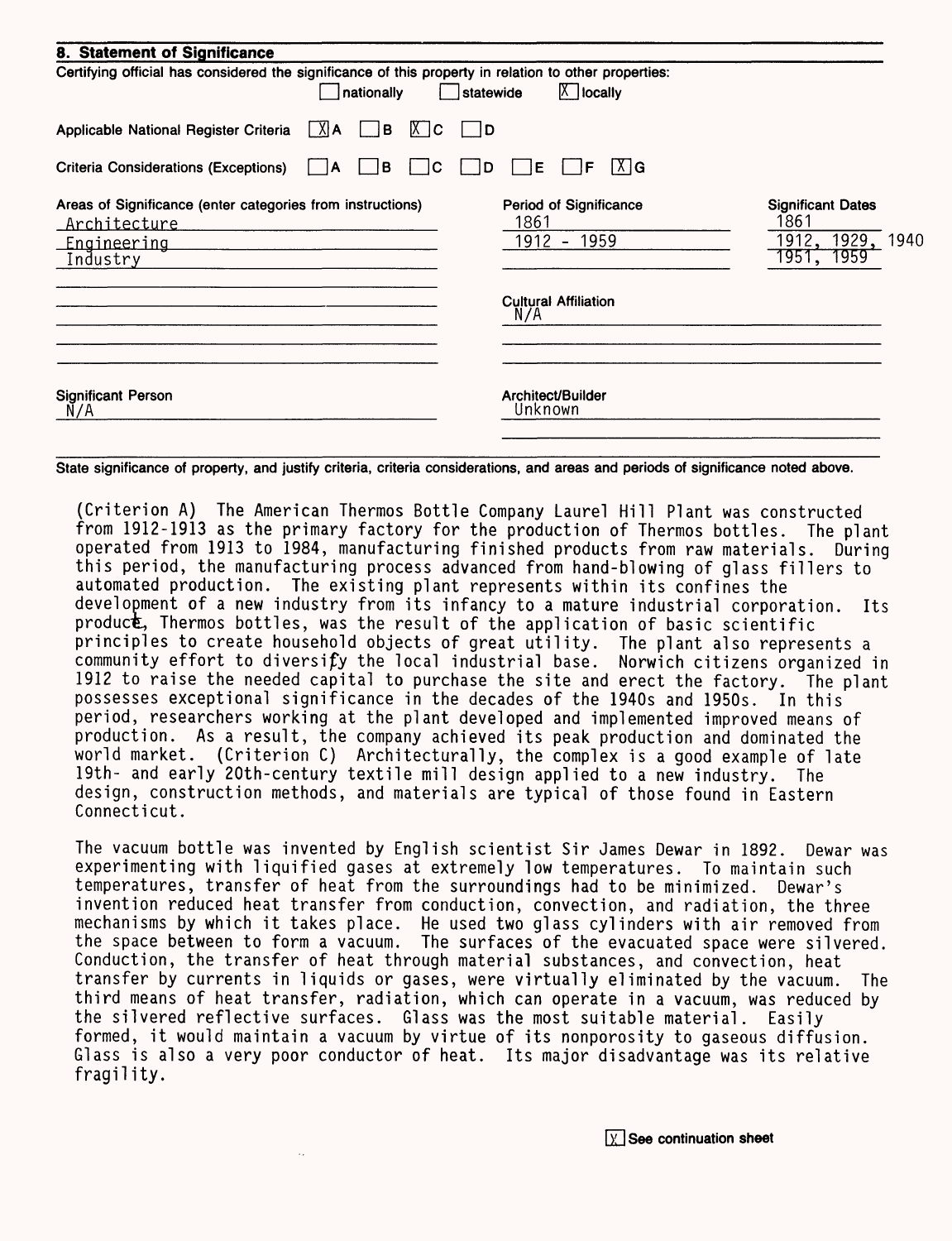### **9. Major Bibliographical References**

| Acton, Marilyn C., Fifty Golden Years. Norwich, CT: The American Thermos Product<br>Co., 1957.                                                                                                                                                                                                                                            |                                                                   |
|-------------------------------------------------------------------------------------------------------------------------------------------------------------------------------------------------------------------------------------------------------------------------------------------------------------------------------------------|-------------------------------------------------------------------|
| Andruskiewicz, Stanley, Superintendent of Plant Maintenance, Interview, January 28,<br>1988.                                                                                                                                                                                                                                              |                                                                   |
| Arters, Gene, Glass House Technician, Interview, January 25, 1988.                                                                                                                                                                                                                                                                        |                                                                   |
| Chandler and Palmer, Engineers, "Plan of Property of Norwich Industrial Improvement<br>Corporation 1912," Map Book 2, page 36, in Office of Town and City Clerk, Norwich<br>City Hall, Union Square, Norwich, CT.                                                                                                                         |                                                                   |
| Levasseur, Emile, Process Engineering Manager, Interview, February 11, 1988.                                                                                                                                                                                                                                                              |                                                                   |
| Previous documentation on file (NPS):                                                                                                                                                                                                                                                                                                     | $\mathbf{y}$ See continuation sheet                               |
| preliminary determination of individual listing (36 CFR 67)                                                                                                                                                                                                                                                                               | Primary location of additional data:                              |
| has been requested                                                                                                                                                                                                                                                                                                                        | State historic preservation office                                |
| previously listed in the National Register                                                                                                                                                                                                                                                                                                | Other State agency                                                |
| previously determined eligible by the National Register                                                                                                                                                                                                                                                                                   | Federal agency                                                    |
| designated a National Historic Landmark                                                                                                                                                                                                                                                                                                   | Local government                                                  |
| recorded by Historic American Buildings<br>Survey #                                                                                                                                                                                                                                                                                       | <b>University</b><br>Other                                        |
| recorded by Historic American Engineering                                                                                                                                                                                                                                                                                                 | Specify repository:                                               |
| Record #                                                                                                                                                                                                                                                                                                                                  |                                                                   |
| 10. Geographical Data                                                                                                                                                                                                                                                                                                                     |                                                                   |
| Acreage of property $8.7$                                                                                                                                                                                                                                                                                                                 |                                                                   |
| <b>UTM References</b><br>$[7]4_13[8_11_0]$ $[4_15]9_19[3_11_0]$<br>$A \mid 1.8$<br>B<br>Northing<br>Zone<br>Easting                                                                                                                                                                                                                       | Northing<br>Easting<br>Zone                                       |
| $C \mid \cdot$<br>D                                                                                                                                                                                                                                                                                                                       |                                                                   |
|                                                                                                                                                                                                                                                                                                                                           | See continuation sheet                                            |
| <b>Verbal Boundary Description</b>                                                                                                                                                                                                                                                                                                        |                                                                   |
| Beginning at the north corner of Building 61, the gatehouse, proceeding north along<br>a wire fence approximately 37 1/2 feet. Thence N 39 degrees E along the wire fence<br>approximately 120 feet to a point near the south side of Crown Street. Thence 135 feet                                                                       |                                                                   |
|                                                                                                                                                                                                                                                                                                                                           | $X$ See continuation sheet                                        |
| <b>Boundary Justification</b>                                                                                                                                                                                                                                                                                                             |                                                                   |
| The boundary of The American Thermos Bottle Company Laurel Hill Plant is well-defined                                                                                                                                                                                                                                                     |                                                                   |
| by the tracks of the Providence & Worcester Railroad and the fence around the plant<br>compound. The boundary also includes a triangular piece of land between the<br>compound and Thermos Avenue. This contains the two reservoirs. The 8.7 acres<br>incorporate the original boundaries of the plant with later expansion in the 1920s. |                                                                   |
|                                                                                                                                                                                                                                                                                                                                           | See continuation sheet                                            |
| 11. Form Prepared By                                                                                                                                                                                                                                                                                                                      |                                                                   |
| name/title __ Dale S. Plummer                                                                                                                                                                                                                                                                                                             |                                                                   |
| organization Homegrown Enterprise                                                                                                                                                                                                                                                                                                         | $date_$                                                           |
| street & number 85 Church Street                                                                                                                                                                                                                                                                                                          | telephone (203) 889-0325<br>zip code $06360$<br>state Connecticut |
| city or town Morwich                                                                                                                                                                                                                                                                                                                      |                                                                   |

city or town Norwich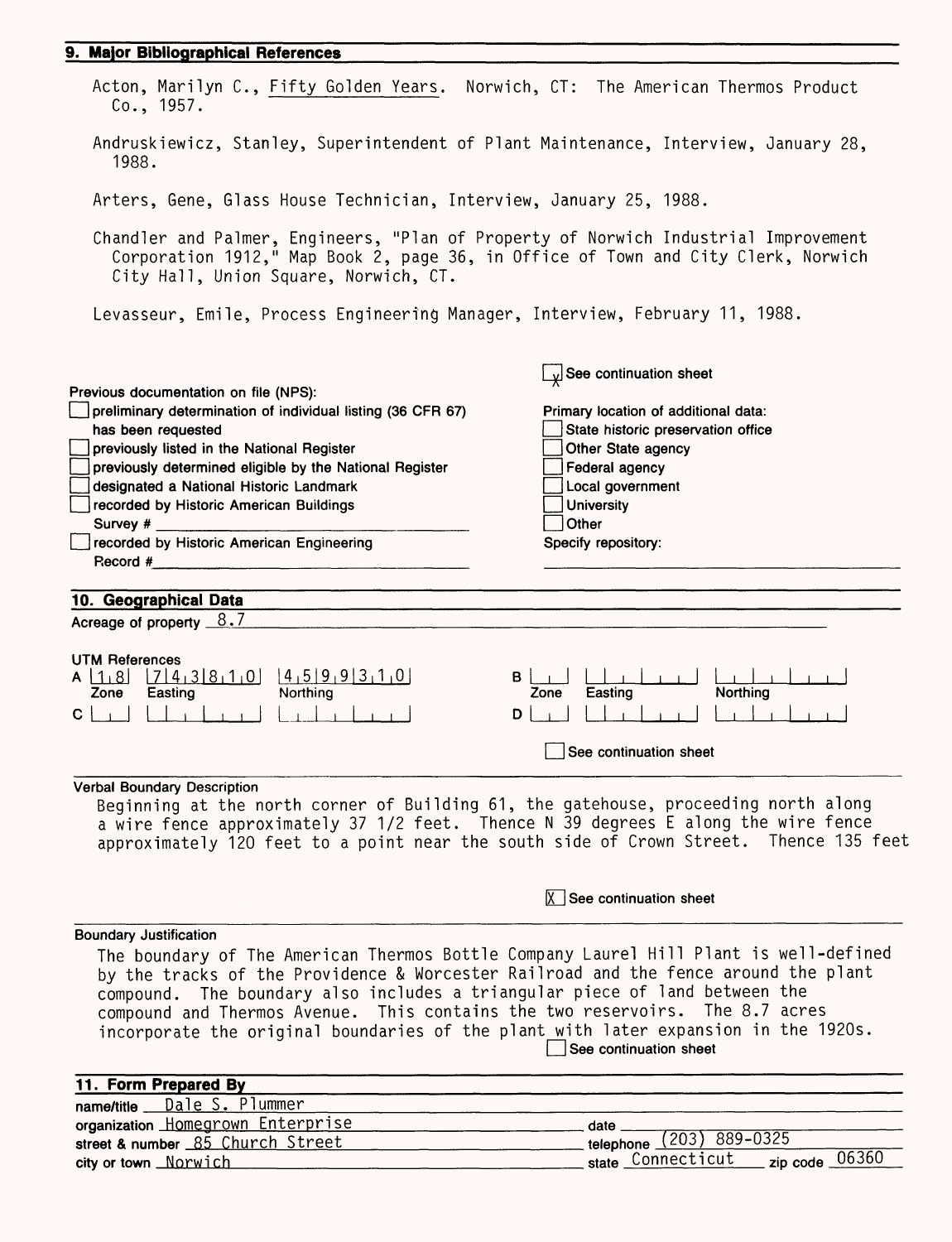**United States Department of the Interior**  $JUN O 5 1989$ **National Park Service NATIONAL Service NATIONAL** 

## **National Register of Historic Places Continuation Sheet** American Thermos Bottle Company

Laurel Hill Plant<br>Norwich, CT

 $~\textbf{Section number} \quad \textcolor{red}{8} \qquad \textcolor{red}{\textbf{Page} \quad \textcolor{red}{1} \qquad \textcolor{red}{\textbf{2} \quad \textcolor{red}{1} \qquad \textcolor{red}{\textbf{2} \quad \textcolor{red}{1} \quad \textcolor{red}{\textbf{2} \quad \textcolor{red}{1} \quad \textcolor{red}{\textbf{2} \quad \textcolor{red}{\textbf{2} \quad \textcolor{red}{1} \quad \textcolor{red}{\textbf{2} \quad \textcolor{red}{1} \quad \textcolor{red}{\textbf{2} \quad \textcolor{red}{\textbf{2} \quad \textcolor{red}{\textbf{2}$ 

The vacuum bottle could prevent heat transfer in either direction, maintaining hot or cold temperatures inside. In 1903, a German firm patented a domestic vacuum bottle or flask with a protective metal casing. Commercial production of these containers of hot or cold beverages under the trade name Thermos began in 1904. William Walker, an American entrepreneur, visited Germany in 1906 and was impressed with the sales potential of the new product. He negotiated the purchase of rights to manufacture and market Thermos bottles in America. Manufacturing began in rented quarters in Brooklyn in 1907. By 1910, the company moved to larger quarters in Manhattan. Increasing demand and the high costs of manufacturing in New York City led Walker to search for a new site. In 1912, it was decided to move to Norwich. Access to water transportation, rail transport, availability of labor, inexpensive public utilities, and proximity to the urban markets of the northeast were factors in the decision.

Norwich by the late 19th century was a center of cotton and woolen textile manufacture. Other local industries included iron founding, industrial belt manufacture, firearms, woodworking machinery, stove production, and paper making. Efforts to expand and diversify the local industrial base had begun as early as the 1880s with the creation of the Norwich Board of Trade. The announcement by the American Thermos Bottle Company that it would relocate in Norwich if the site and factory were provided elicited a quick response. The Norwich Industrial Improvement Corporation was incorporated

> to encourage, stimulate and establish manufacturing and industrial enterprises in the Town and City of Norwich; to provide factory sites, factories and equipment, docks, sidings, and transportation facilities and workmen's dwellings, to acquire, hold, manage, sell, rent, improve, and develop real estate as may be requisite for carrying out the foregoing purposes...(1)

One hundred thousand dollars in capital stock was authorized. The initial capital was<br>\$1,000. Shares of stock were sold for \$25 each. One hundred prominent community Shares of stock were sold for \$25 each. One hundred prominent community leaders, the "Norwich Boomers," promoted subscriptions. The 27-acre tract selected, the former "Riverside" estate, was divided into a 7-acre parcel on which the plant would be built and a 20-acre parcel which was subdivided into building lots. Individuals who subscribed \$750 were deeded a building lot. The goal of \$75,000 was raised by February 7, 1912.(2)

The agreement between The Norwich Industrial Improvement Corporation and The American Thermos Bottle Company, signed February 14, 1912, stipulated that the factory would remain the property of The Norwich Industrial Improvement Corporation until the company had spent \$375,000 in advertising which also promoted the City of Norwich and another \$375,000 in local wages, excluding salaries of officers and directors. The tract and factory building would then be deeded over to the American Thermos Bottle Company. If, within a ten-year period following completion of the building, the factory was unoccupied for six or more consecutive months, or bankruptcy occurred, the property would revert to The Norwich Industrial Improvement Corporation. The company agreed to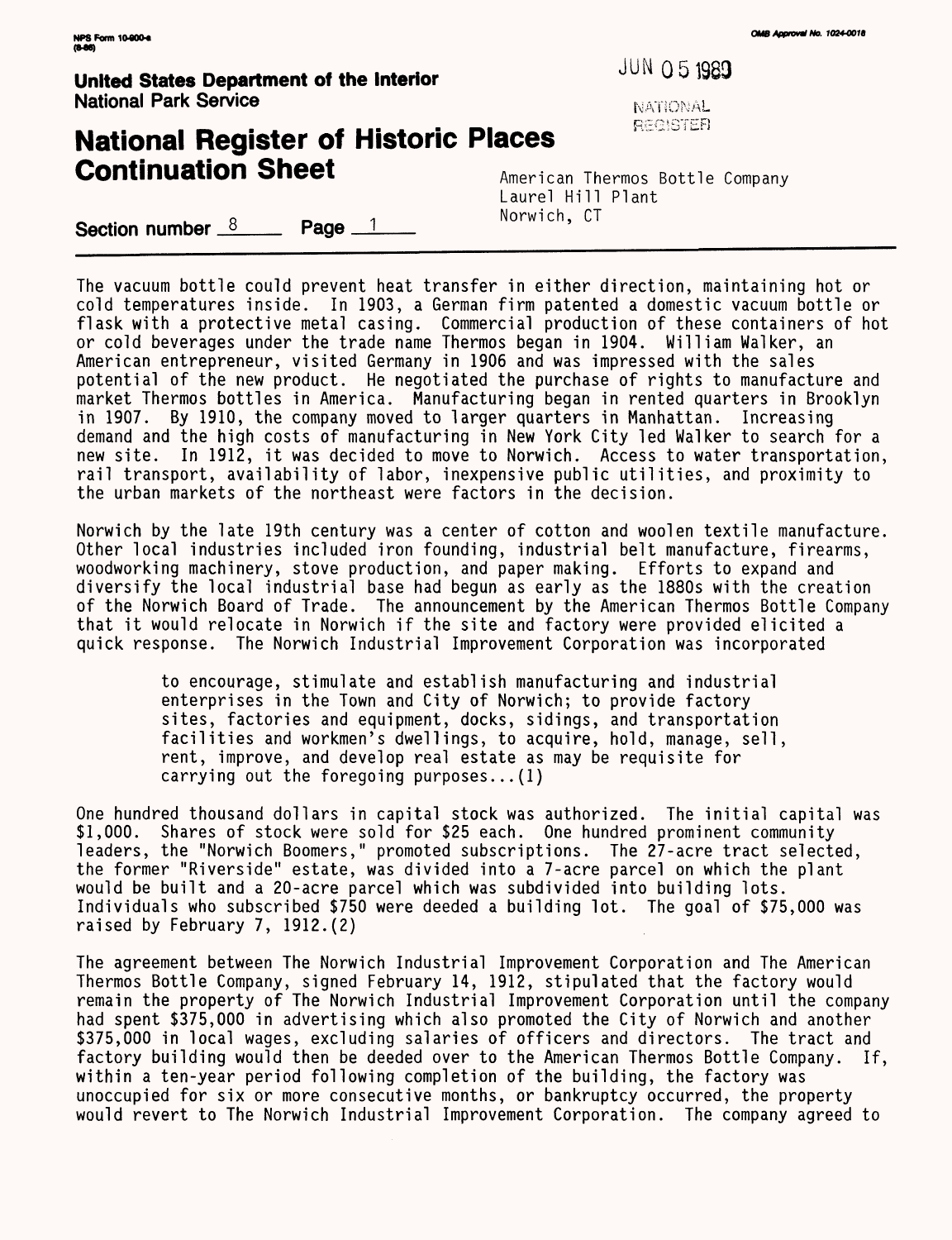**United States Department of the Interior**  $JUN O 5 1989$ National Park Service

## **National Register of Historic Places Continuation Sheet** American Thermos Bottle Company

NATIONAL<br>REGISTER

Laurel Hill Plant 2 Norwich, CT

Section number  $\frac{8}{3}$  Page \_

pay taxes and utilities, insure the property, and properly maintain the factory. A fire sprinkler system and steam heat were to be installed and kept operational .(2)

The American Thermos Bottle Company fulfilled its promise and was deeded the factory on September 11, 1917. (3) The company succeeded in capturing a new, untapped market. Careful testing of Thermos bottles before shipment assured a high-quality, reliable product. Sales were promoted by effective marketing techniques. Movie stars and explorers to both polar and tropical regions were provided with Thermos bottles. Their endorsements were highlighted in company advertising. The plant itself served as an advertisement. Giant relief models of Thermos bottles were attached to the towers at either end of the plant. One illustration shows a huge model set atop the cupola of the office building.

The company expanded internationally by acquiring the Thermos Bottle Co., Ltd., of Canada, building a plant in Japan in 1919, and acquiring Thermos Limited of London, England, in 1920. A merger with the Icy-Hot Bottle Company of Cincinnati, Ohio, in 1925 retained the Thermos identity and consolidated control of domestic markets. The identification of the trade name Thermos with the vacuum bottle became so pervasive that the word thermos is now a generic term for an insulated container holding hot or cold beverages.

The manufacturing process for Thermos bottles involved a transfer of technology from Germany to America. German workmen and imported glass-working machinery were relocated from Manhattan to Norwich. Local workers were trained in the specialized production techniques. Manufacture of Thermos bottles remained largely a hand operation until 1933, when automation began. Glass production had been centered at Huntington, West Virginia, since the early 1920s. In the late 1920s, the company began to concentrate on improving production techniques. A research department was established at Laurel Hill. Pyrex glass, a borosilicate glass, was introduced. Automation was probably a factor in the reintegration of glass production with manufacturing at the Laurel Hill plant in 1939. Hand-blowing of glass continued for larger specialty items such as ice tubs into the 1940s and 1950s.

Individual section machines, or I.S. machines, for automatic blowing of glass containers were invented by the Hartford-Empire Corporation of Hartford, Connecticut, about 1927. This advance enabled rapid and continuous production of glass pistons. Other machinery was developed by the American Thermos Bottle Company in the 1930s and 1940s. These included equipment for neck sealing (joining the inner and outer pistons at the necks), crack-off (removing excess material), and tubulating (welding a glass tube to the bottom of the outer piston). These proprietary machines were either built in the machine shop at the plant or contracted out to Standard Tool of New Jersey. On the plant's closing in 1984, this equipment was either scrapped or sent to foreign plants.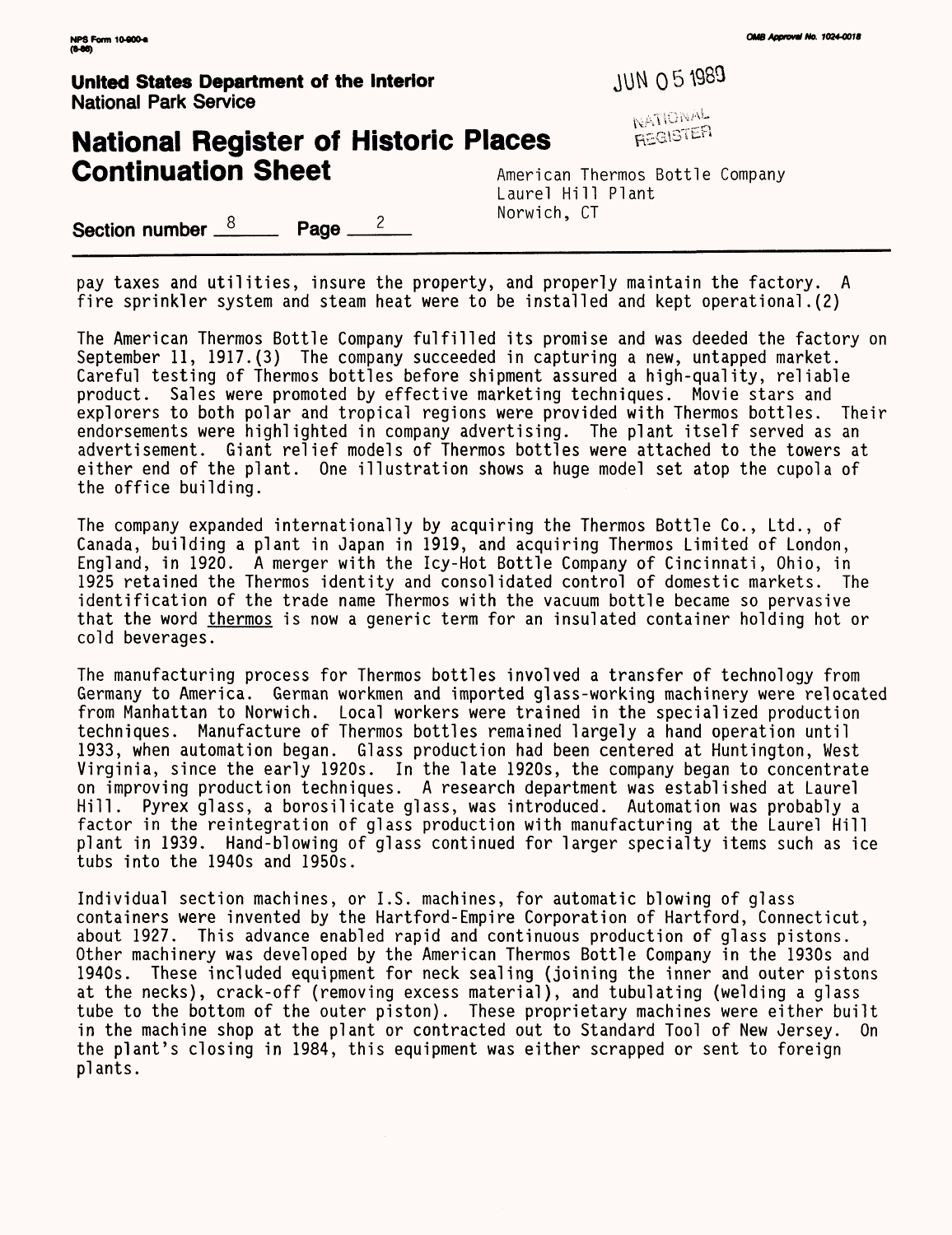**United States Department of the Interior** National Park Service JUN 0 5 1989

## **National Register of Historic Places** NATIONAL **Continuation Sheet U.S. American Thermos Bottle Company**

Laurel Hill Plant<br>Norwich, CT Section number  $\frac{8}{2}$  Page  $\frac{3}{2}$ 

Also essential to the automation of production was the use of the regenerative continuous tank furnace. First developed in the late 19th century, these furnaces produced high-quality molten glass at the correct temperature and viscosity for use in I.S. machines and other automated equipment. Regenerative brick checkerwork towers with alternating flow heated incoming air and increased the efficiency of the furnace. A special formulation of borosilicate glass, known as "strong glass," was prepared. This had excellent resistance to thermal shock and was resistant to chemical attack. Borosilicate glass required higher melting and working temperatures than conventional soda-lime glass. The furnace was specifically designed for production of this glass. Construction was by Henry F. Teichman, Inc., of New Jersey.

The furnace was in continuous operation during its life. If shut down, it would have to be completely rebuilt. To protect the furnace from accidental shut-down due to power outage, the plant had its own emergency generator capacity. Due to the extremely corrosive nature of molten glass, the life expectancy of the furnace was 3 to 5 years. The 20" thick refractory ceramic bricks lining it would be reduced by as much as 16" in this period. The present furnace was built in 1978 and operated continuously until 1984. Its greater longevity was duet o decreased production, the plant operating at about 50% capacity. The steel framework of the furnace is older. The basic design is very conservative: the furnace itself was never completely automated and newer features such as molybdenum electrodes were retrofitted. The 1951 regenerative continuous tank furnace in Glass House 2 survives only because it was abandoned in place about 1955 and was never rebuilt.

Shortly after the Second World War, Thermos purchased a second plant in the Taftville Section of Norwich. Metal manufacturing operations were relocated to this plant, allowing additional glass production at Laurel Hill. The Taftville plant was built in 1898-1899 for the J.B. Martin Company, Ltd. It specialized in the weaving of velvets until damage by the 1938 hurricane forced its closure. During the Second World War, it was occupied by the Hamilton Standard Propeller Division of the United Aircraft Corporation.(4)

Automation of production was virtually complete by the 1950s. New techniques and machinery required the rearrangement of space within the factory compound and the redesign of products for more efficient manufacture. Automation reduced the relative cost of Thermos bottles and made increased production possible. Wartime demand in World War II was met despite material and manpower shortages. In the post-war era, rapid population growth -- the "baby boom" -- resulted in greater demand. School lunch kits joined worker's lunch kits as a major product line.(5)

The company also diversified. In 1952, Thermos acquire the Plastene Corporation of Crawfordsville, Indiana. This was followed by the purchase of Hemp and Company of Macomb, Illinois in 1955. A merger with the King-Seeley Corporation in 1960 formed the King-Seeley Thermos Company. Headquarters were located at the Laurel Hill plant, where Thermos headquarters had been since 1931. Thermos bottles are still the mainstay of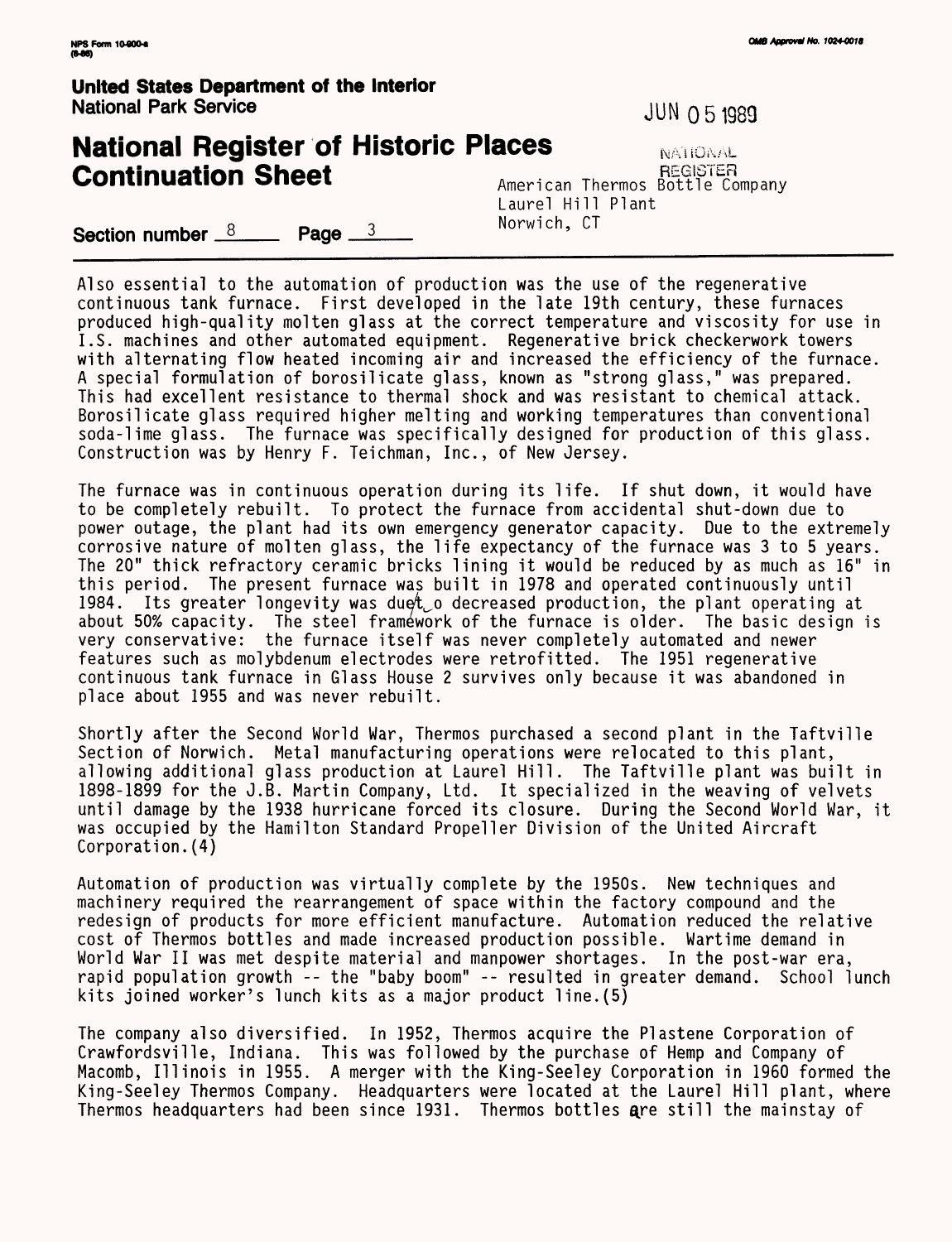**United States Department of the Interior Mateural Contract Constructs** JUN 0 5 1989 National Park Service

## **National Register of Historic Places Expansion Register of Historic Places Continuation Sheet American Thermos Bottle Company**

Laurel Hill Plant

**Section number**  $\frac{8}{2}$  **Page**  $\frac{4}{2}$  **Norwich, CT** 

the company, although a variety of outdoor equipment was now manufactured under the Thermos trademark. From Laurel Hill, Thermos directed an international operation with domestic facilities in Illinois and California, and plants in Canada, England, Ireland, and Australia. The Thermos trademark was registered in over 100 countries, and Thermos products sold at hundreds of thousands of retail outlets.(6)

Production peaked during the late 1950s and early 1960s at about 15 million containers a year. Although satellite manufacturing facilities were located elsewhere, the Laurel Hill Plant was the largest production facility in the world for vacuum bottles. Peak employment was about 1,200. This was comparable to the Ponemah mills, the largest textile company in Norwich. As textiles declined, Thermos became Norwich's largest employer. About 10% of the city's work force was employed by Thermos. Annual employee outings attracted from 2,000 to 3,000 people. A family day in 1953 brought 6,000 to the two Norwich plants. By 1981, the Quarter Century Club had over 320 members with an aggregate of 10,700 employment years with the company.(7)

The 1960s brought changes which were to affect the company's position. In 1962, a federal judge ruled that while the logo Thermos was protected by trademark legislation, thermos had become a generic term and had entered the public domain as a synonym for "vacuum insulated" and as an "adjectival noun meaning a vacuum insulated container."(8) Domestic and foreign competition strengthened. Introduction of automatic coffeemakers and vending machines in the work place reduced demand. Breakage-resistant stainless steel bottles also cut into demand. By the end of the 1960s, and during the 1970s, Thermos lost substantial ground. The last substantial improvement to the plant occurred in 1959, when the company was virtually unchallenged and dominated the marketplace for its product.

The design of the factory was strongly influenced by local tradition in mill construction. The Norwich Industrial Improvement Corporation was responsible for building the factory and specified that local contractors would be used. The contract signed in 1912 between the Industrial Improvement Company and the Thermos Company provided that the plant might revert to ownership by the Norwich Industrial Improvement Corporation if unused for more than six months. The design was probably intended to provide for flexibility of use if needed.

The linear layout of the factory with its multiple floors and long uninterrupted bays is indicative of the influence of overhead line-shafting on textile mill design in the 19th century. Stair lavatories and elevators are set apart. The low-pitch gable roofs, use of pilastered brick walls, and the internal system of timber support posts and beams are all characteristic of Eastern Connecticut textile mills of the late 19th and early 20th centuries. Interior window openings have rounded edges, another feature commonly found. The location of the plant on the east bank of the Thames River, although chosen for practical reasons, is dramatic. Paralleling the Thames River for a considerable distance, the factory complex is a major visual element in the landscape of the Thames River, dominating the view of the river as seen from downtown Norwich.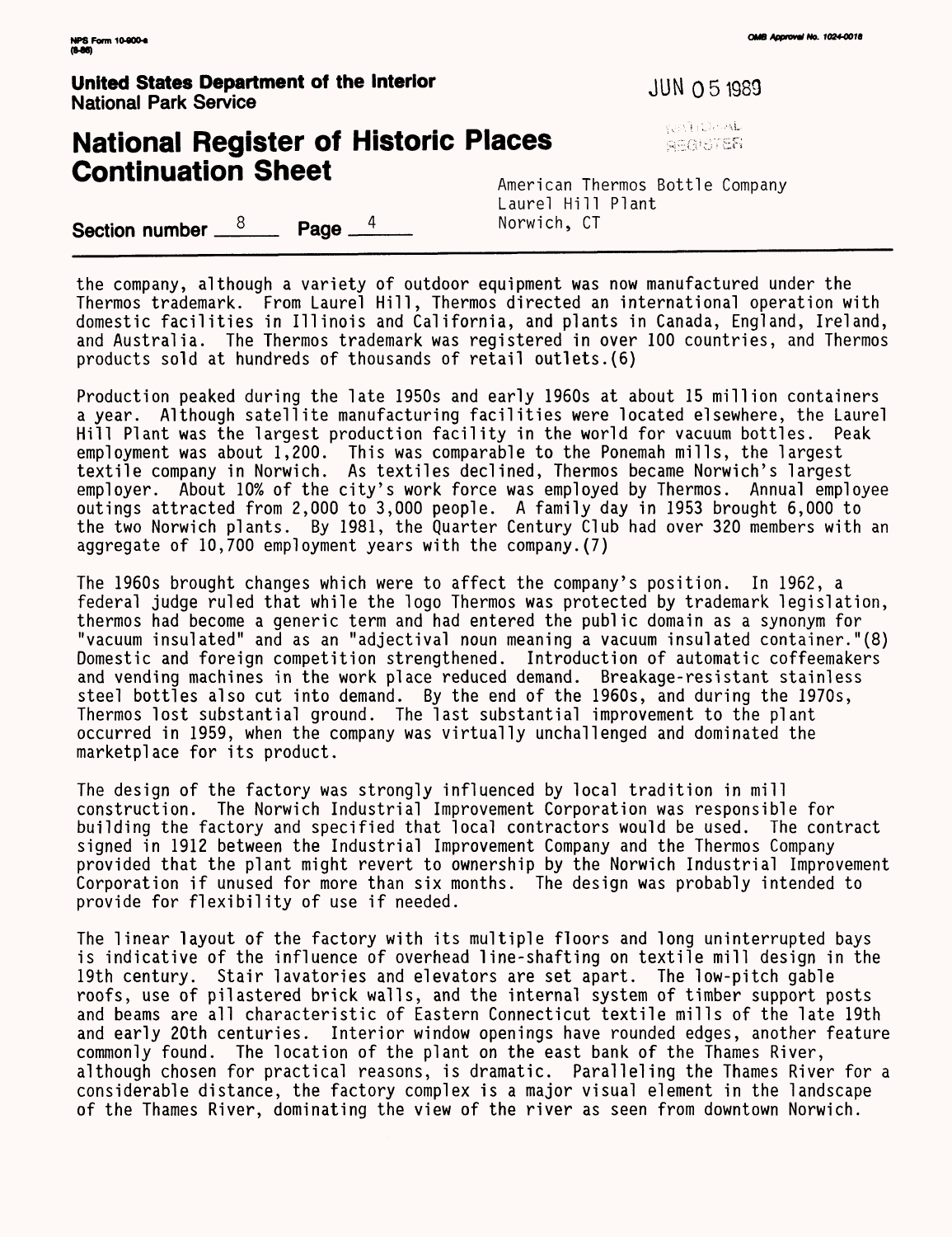### **United States Department of the Interior**  $JUN$  **0 51989** National Park Service

Section number  $\frac{8}{2}$  Page  $\frac{5}{2}$ 

## **National Register of Historic Places Continuation Sheet**

**NATIONAL** REGISTER

American Thermos Bottle Company Laurel Hill Plant<br>Norwich, CT

END NOTES

- (1) Norwich Joint Stock Corporations. Volume 7. Norwich Records, page 274, February 8, 1912. Manuscript in Office of the Town and City Clerk, Norwich City Hall, Union Square, Norwich, Connecticut.
- (2) Acton, Marilyn C., Fifty Golden Years, Norwich, Connecticut: The American Thermos Products Co., 1957, no pagination.
- (3) Norwich Land Records. Volume 152, page 150, manuscript in Office of the City and Town Clerk, Norwich City Hall, Union Square, Norwich, Connecticut.
- (4) The Taftville plant may be eligible for the National Register independently as a significant textile manufactory.
- (5) Acton, Marilyn C, op. cit.. no pagination.
- (6) "Thermos Company History," files, Thermos Division of King-Seeley Thermos Company, Jewett City Road, Taftville, Norwich, CT; "Thermos World Famous," Norwich Bulletin. January 30, 1968.
- (7) "Thermos Reacts to Competition," New York Times. October 22, 1984; Norwich Bulletin, articles March 21, 1951; October 4, 1953; January 30, 1969; June 2, 1980; in files of Norwich Bulletin, 66 Franklin Street, Norwich, Connecticut.
- (8) "Thermos, Aladdin Both Warned by Judge," Norwich Bulletin, January 1, 1964.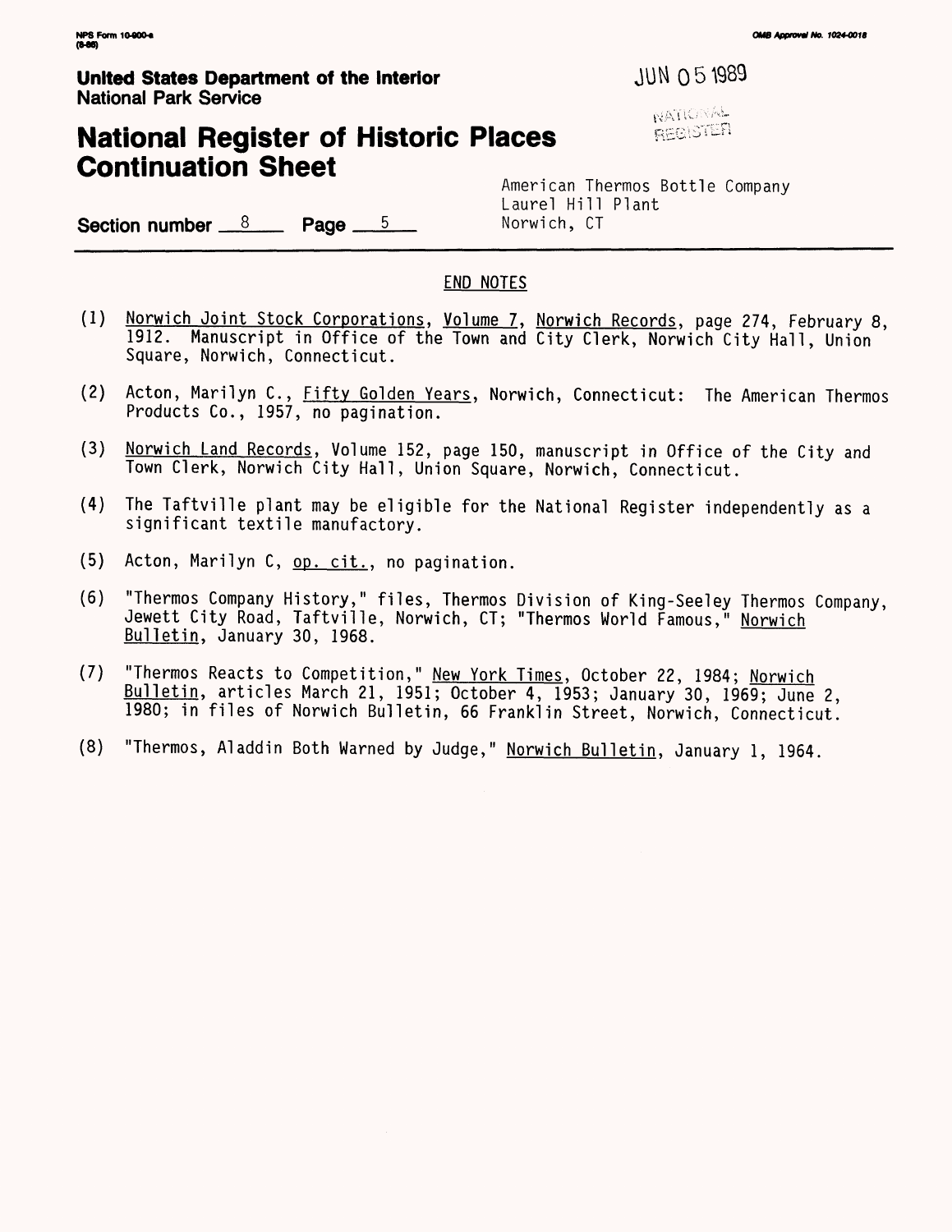#### **United States Department of the Interior** National Park Service JUM 0 5 1989

## **National Register of Historic Places Continuation Sheet** American Thermos Bottle Company

NATIONAL Laurel Hill Plant<br>Norwich, CT

Section number  $\frac{9}{2}$  Page  $\frac{1}{2}$ 

Maloney, F.J. Terence, Glass in the Modern World: A Study in Materials Development. Garden City, NY, Doubleday & Co., Inc., 1968.

- McLellan, George W., and Shand, Errol B., Glass Engineering Handbook, NY: McGraw-Hill Book Co., 1984.
- Nolan, James D., History of Taftville, Connecticut. Norwich: The Bulletin Press, 1940.
- Norwich Joint Stock Corporations, Volume 7, Norwich Records, Manuscript in Office of the Town and City Clerk, Norwich City Hall, Union Square, Norwich, CT.
- Norwich Land Records, Volume 152, Manuscript in Office of the City and Town Clerk, Norwich City Hall, Union Square, Norwich, CT.
- Read, Eleanor B., and Nettles, Diane. Norwich, A Century of Growth. Norwich, CT: The Franklin Press, Inc., 1978.
- Studley, G.L., Connecticut the Industrial Incubator, Hartford, CT: The American Society Industrial Engineers, 1981.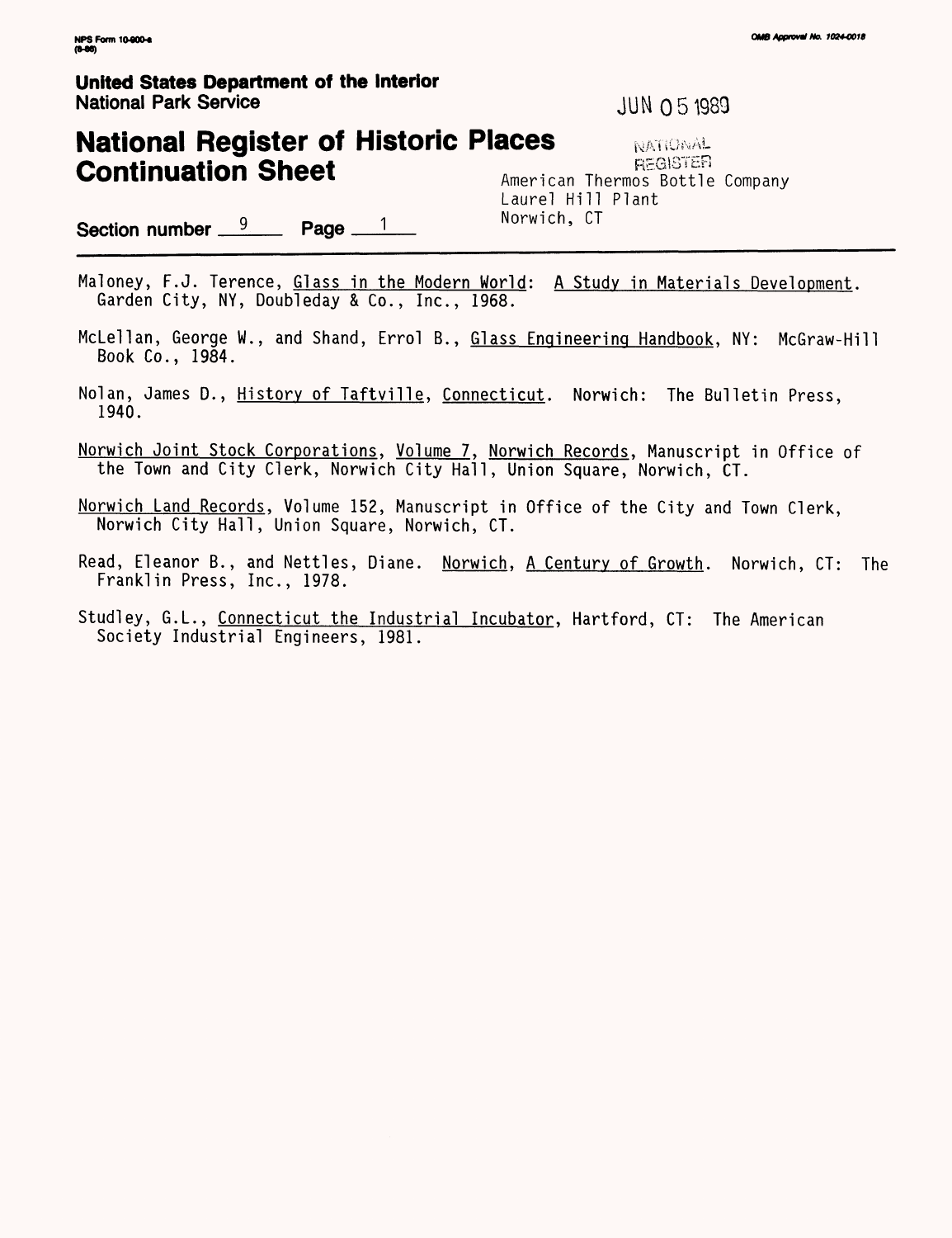National Park Service

JUN 05 1989 **United States Department of the Interior**

**NATIONAL REGISTER** 

## **National Register of Historic Places Continuation Sheet** American Thermos Bottle Company

Laurel Hill Plant<br>Norwich, CT

Section number  $10$  Page  $1$ 

along the wire fence on the S and W side of Crown Street in an arc with a radius of approximately 172 1/2 feet. Thence N 62 degrees W along the fence approximately 67 1/2 feet. The fence then describes a short radius and continues S 28 degrees W along a line roughly paralleling the railroad tracks. Thence the boundary continues along the fence at S 82 1/2 degrees W about 11 feet. At this point, it turns to run about 16 feet N 63 degrees W across a railroad spur line. Then the boundary line follows the wire fence S 36 degrees W approximately 440 feet, in a line paralleling the Thames River and the railroad tracks. The fence and the boundary then proceed S 28 degrees W approximately 300 feet to a point where both turn to a direction N 78 degrees W. Proceeding about 11 feet in this direction, the boundary then turns along the fence and runs S 23 degrees W approximately 150 feet. Turning to run S 18 1/2 degrees W, the boundary continues another 60 feet to a point where it turns to run N 82 degrees W about 16 feet. Then turning to S 27 degrees W, the boundary continues along the fence approximately 82 feet to a point where it changes direction to S 14 1/2 degrees W. Proceeding in this direction about 75 feet, it then turns to follow the fence at S 24 degrees W for approximately 30 feet. The fence then turns to run S 10 degrees W for about 124 feet. It then turns to N 85 degrees E for 50 feet. The boundary and fence then turn to a direction of S 4 degrees E for a distance of approximately 98 feet. The boundary continues along the fence about 48 feet at S 54 degrees E. Turning again, the boundary follows the fence in the direction of N 39 degrees E for a distance of approximately 435 feet. At this corner, the boundary leaves the fence line and continues S 86 degrees E 270 feet to the west side of Thermos Avenue. Continuing 660 feet in a northerly direction along the west side of Thermos Avenue, the boundary then turns back along the wire fence N 10 degrees E a distance of 26 feet to the entrance of the plant. It then continues across the entrance to the east side of the gatehouse, which it follows to the north corner, the place of beginning.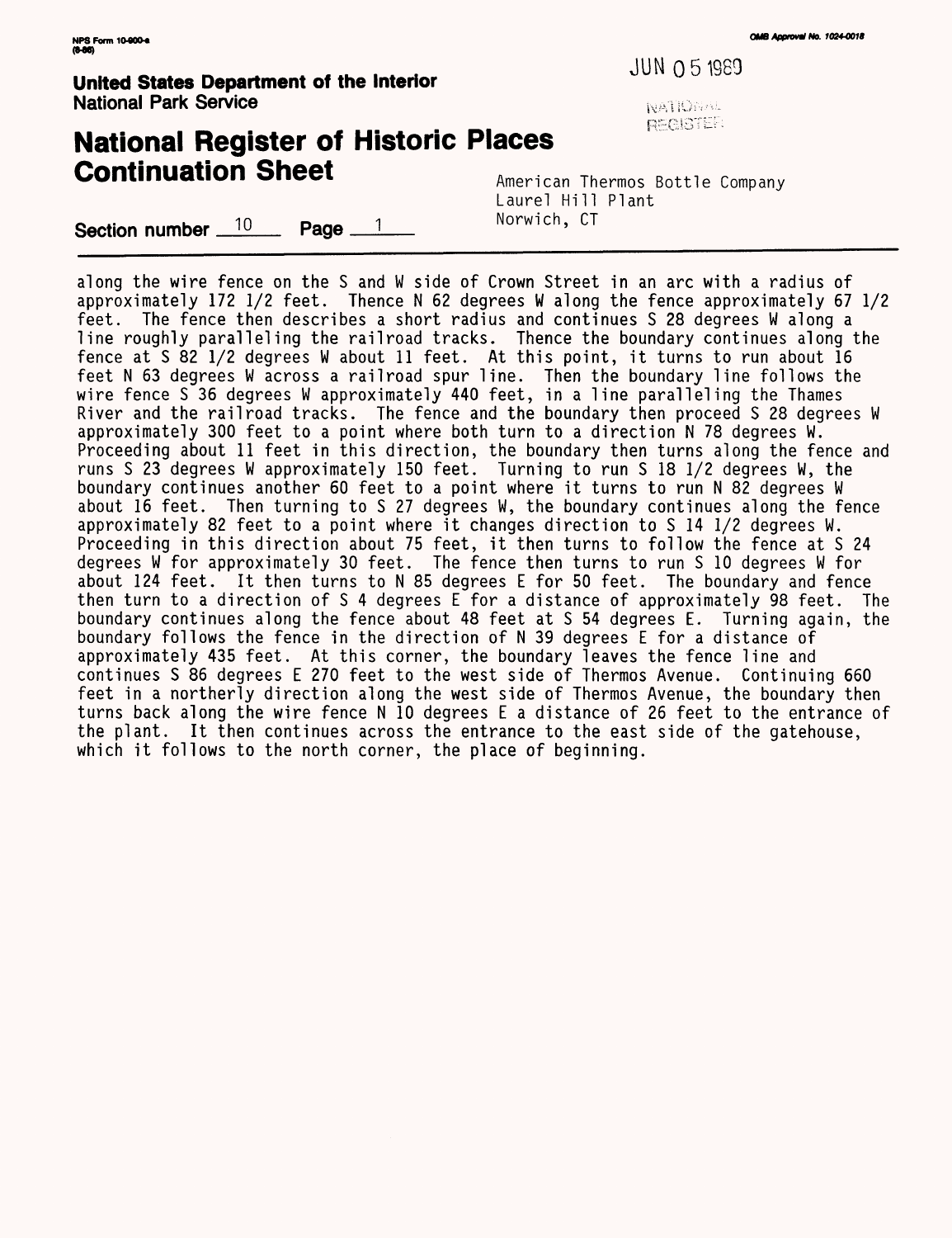## **United States Department of the Interior**  $\frac{JUN}{O5}$  **1989 National Park Service and Service and Service Service Service Service Service Service Service Service Service Service Service Service Service Service Service Service Service Service Service Service Service Service Service**

**PROJETER** 

## **National Register of Historic Places Continuation Sheet** American Thermos Bottle Company

Laurel Hill Plant<br>Norwich, CT **Section number** *mimPage* 2 1 Morwich, CT **number**<sub>2</sub> 2 2 Photographic Doucmentation Information

The American Thermos Bottle Company Laurel Hill Plant Norwich, CT D.S. Plummer, 12/87 Photograph 1 Plant from West Side of River Negative on file at Connecticut Historical Commission Hartford, CT The American Thermos Bottle Company Laurel Hill Plant Norwich, Ct Karen Bussolini, 12/87 Photograph 2 Office Building (Riverside) Negative on file at Interdesign Old Lyme, CT The American Thermos Bottle Company Laurel Hill Plant Norwich, CT D.S. Plummer, 12/87 Photograph 3 Interior Detail, Office Building Staircase Negative on file at Connecticut Historical Commission Hartford, CT The American Thermos Bottle Company Laurel Hill Plant Norwich, CT D.S. Plummer, 12/87 Photograph 4 Interior Detail, Moldings, Office Building Negative on file at Connecticut Historical Commission Hartford, CT The American Thermos Bottle Company Laurel Hill Plant Norwich, CT D.S. Plummer, 12/87 Photograph 5 West Side, Building 3 Negative on file at Connecticut Historical Commission Hartford, CT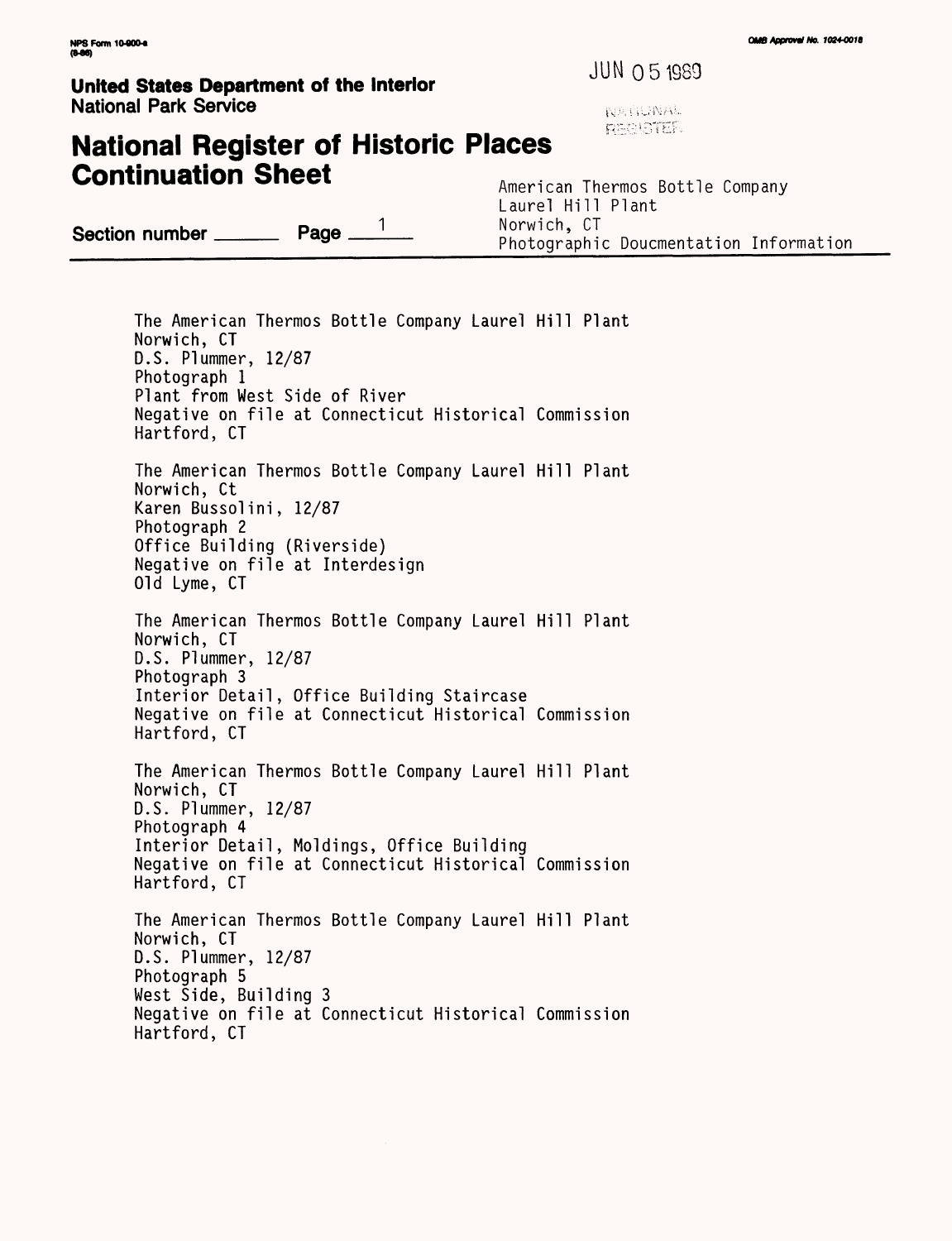#### **United States Department of the Interior** National Park Service JUN 0 5 1989

# **National Register of Historic Places EXPRES REGISTER**

American Thermos Bottle Company Laurel Hill Plant Section number  $\frac{Page}{2}$   $\frac{2}{100}$  Norwich, CT Photographic Documentation Information

The American Thermos Bottle Company Laurel Hill Plant Norwich, CT Karen Bussolini, 12/87 Photograph 6 Detail of Tower, Building 3 Negative on file at Interdesign Old Lyme, CT The American Thermos Bottle Company Laurel Hill Plant Norwich, CT D.S. Plummer, 2/88 Photograph 7 Interior Detail, Post-and-Beam Construction, Second Floor, Building 3 Negative on file at Connecticut Historical Commission Hartford, CT The American Thermos Bottle Company Laurel Hill Plant Norwich, CT D.S. Plummer, 2/88 Photograph 8 Interior, Second Floor, Building 3 Negative on file at Connecticut Historical Commission Hartford, CT The American Thermos Bottle Company Laurel Hill Plant Norwich, CT D.S. Plummer, 2/88 Photograph 9 Interior, Attic Story, Building 3 Negative on file at Connecticut Historical Commission Hartford, CT The American Thermos Bottle Company Laurel Hill Plant Norwich, CT D.S. Plummer, 2/88 Photograph 10 Enamelling Building (Personnel) Negative on file at Connecticut Historical Commission Hartford, CT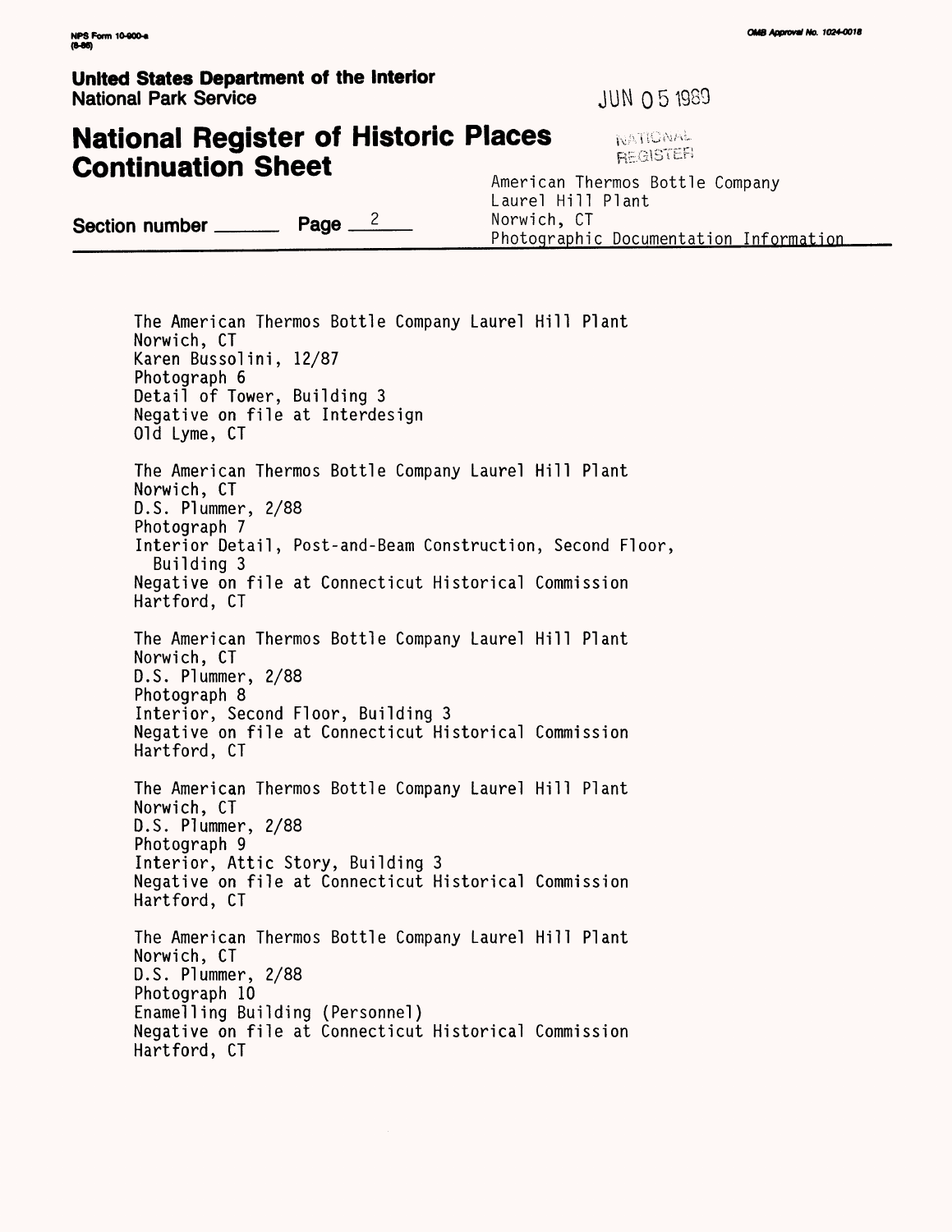#### **United States Department of the Interior** Since States Separament of the medicine of the state of the JUN 0 5 1969

## **National Register of Historic Places Continuation Sheet** American Thermos Bottle Company

Laurel Hill Plant **Section number Page** 3 Norwich, CT Photographic Documentation Information

The American Thermos Bottle Company Laurel Hill Plant Norwich, CT D.S. Plummer, 2/88 Photograph 11 Enamelling Building (Research & Development) Negative on file at Connecticut Historical Commission Hartford, CT The American Thermos Bottle Company Laurel Hill Plant Norwich, CT D.S. Plummer, 12/87 Photograph 12 50,000-Gallon Reservoir Negative on file at Connecticut Historical Commission Hartford, CT The American Thermos Bottle Company Laurel Hill Plant Norwich, CT D.S. Plummer, 2/88 Photograph 13 East Side, Building 2 Negative on file at Connecticut Historical Commission Hartford, CT The American Thermos Bottle Company Laurel Hill Plant Norwich, CT D.S. Plummer, 2/88 Photograph 14 East Side, Building 1 Negative on file at Connecticut Historical Commission Hartford, CT The American Thermos Bottle Company Laurel Hill Plant Norwich, CT D.S. Plummer, 2/88 Photograph 15 Rear, Carpenter Shop Negative on file at Connecticut Historical Commission Hartford, CT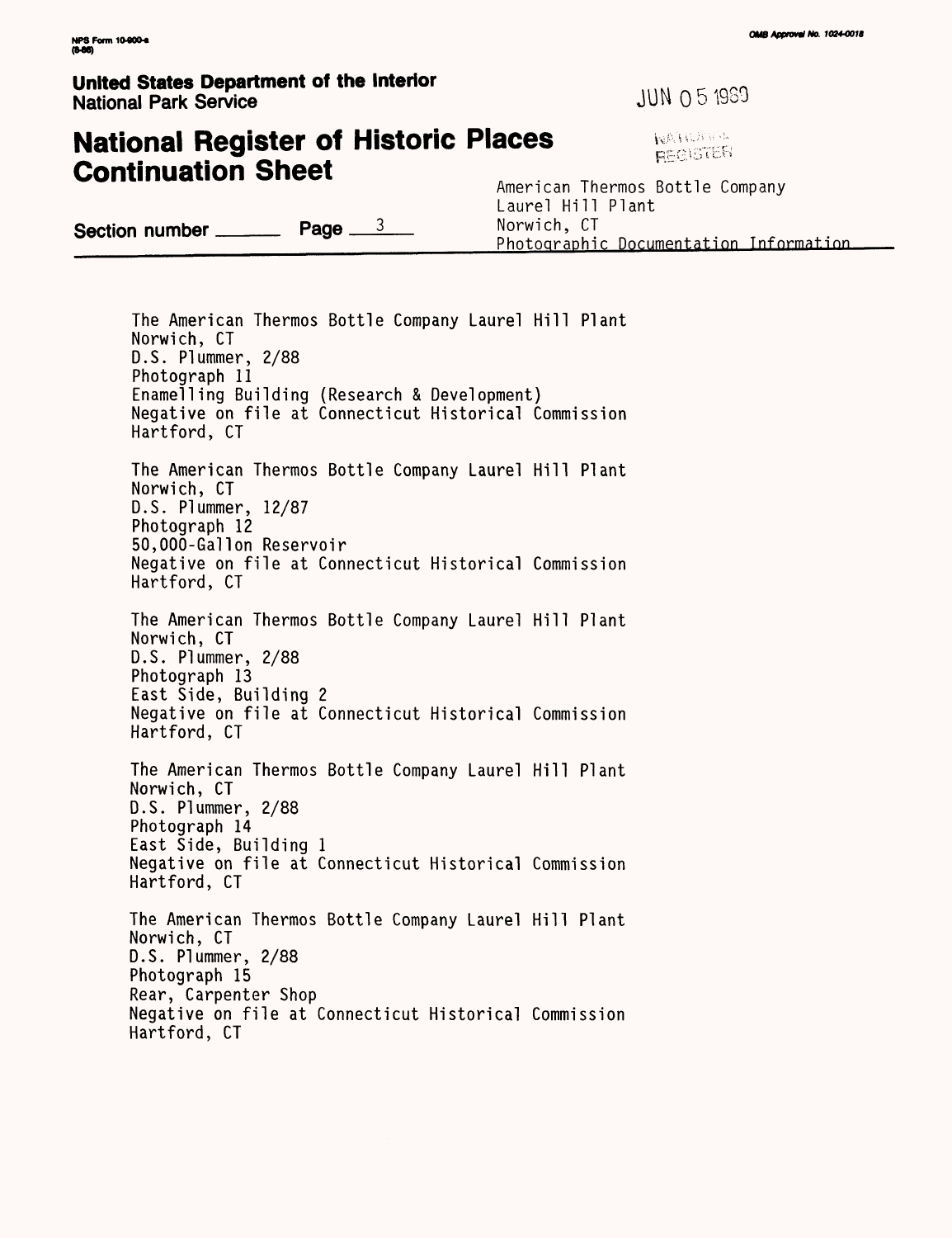#### **United States Department of the Interior National Park Service All and Service Contract Service JUN Q 5 1989**

**National Register of Historic Places**

## **MACITE**

**Continuation Sheet** American Thermos Bottle Company Laurel Hill Plant<br>Norwich, CT **Section number \_\_\_\_\_\_\_ Page**  $\frac{4}{\sqrt{2}}$  Photographic Documentation Information

The American Thermos Bottle Company Laurel Hill Plant Norwich, CT D.S. Plummer, 2/88 Photograph 16 Boiler House Negative on file at Connecticut Historical Commission Hartford, CT The American Thermos Bottle Company Laurel Hill Plant Norwich, CT D.S. Plummer, 12/87 Photograph 17 Glass House 1 Negative on file at Connecticut Historical Commission Hartford, CT The American Thermos Bottle Company Laurel Hill Plant Norwich, CT D.S. Plummer, 2/88 Photograph 18 Regenerative Continuous Tank Furnace, Glass House 1 Negative on file at Connecticut Historical Commission Hartford, CT The American Thermos Bottle Company Laurel Hill Plant Norwich, CT D.S. Plummer, 12/87 Photograph 19 Gullet and Mix House, Compression and Auxiliary Generator House Negative on file at Connecticut Historical Commission Hartford, CT The American Thermos Bottle Company Laurel Hill Plant Norwich, CT Karen Bussolini, 12/87 Photograph 20 Electrostatic Precipitator Negative on file at Interdesign Old Lyme, CT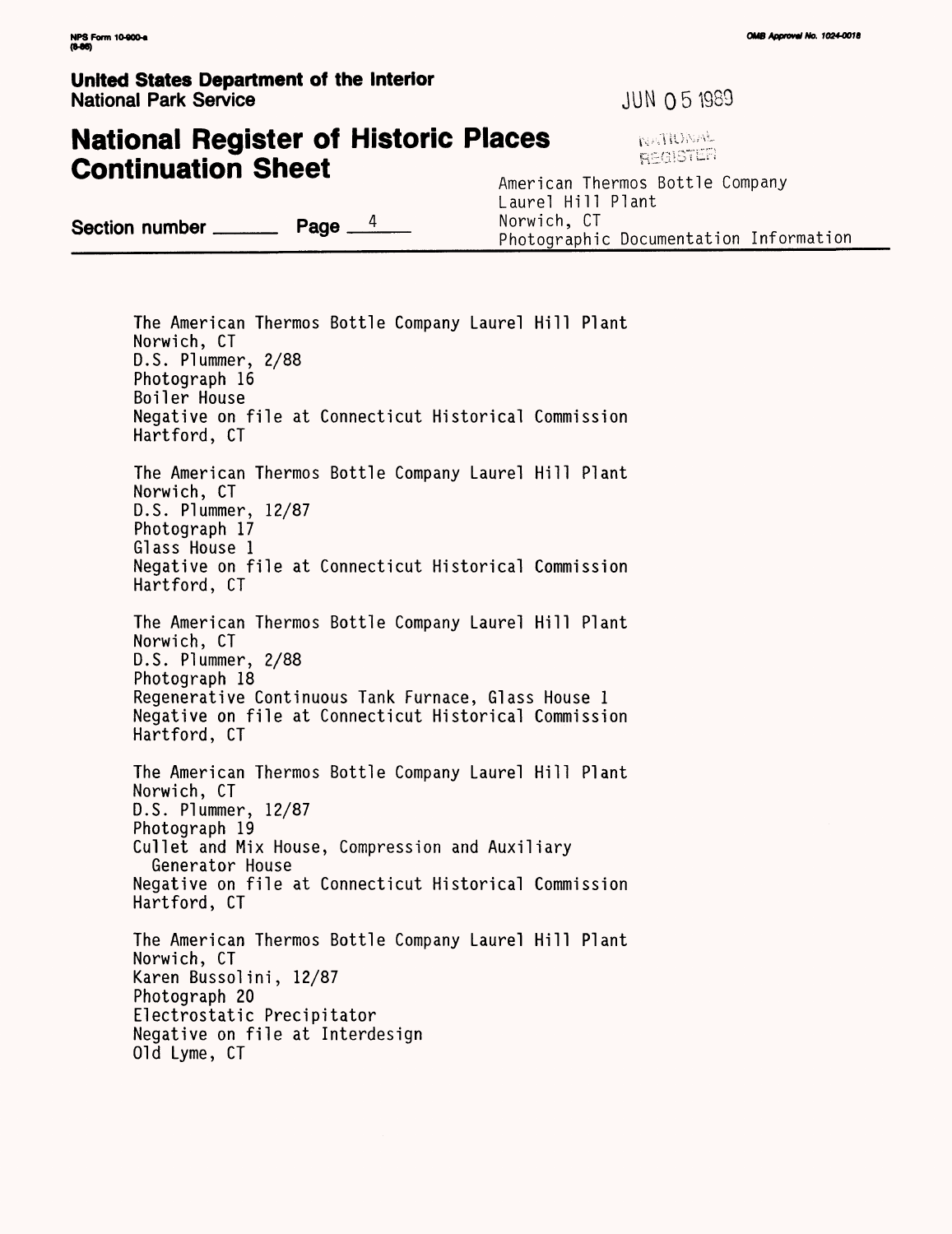**NPS Form 10-800-a CAMB** *Approval No. 1024-0018*<br>NPS Form 10-800-a

JUNO 5 1989

**United States Department of the Interior National Park Service** : -) and the service of the service of the service of the service of the service of the service of the service of the service of the service of the service of the service of the service of the servi

## **National Register of Historic Places Continuation Sheet** American Thermos Bottle Company

Section number  $\frac{5}{2}$  Page  $\frac{5}{2}$ 

Laurel Hill Plant<br>Norwich, CT Photographic Documentation Information

The American Thermos Bottle Company Laurel Hill Plant Norwich, CT D.S. Plummer, 2/88 Photograph 21 Glass House 2 Negative on file at Connecticut Historical Commission Hartford, CT The American Thermos Bottle Company Laurel Hill Plant Norwich, CT D.S. Plummer, 2/88 Photograph 22 Regenerative Continuous Tank Furnace, Glass House 2 Negative on file at Connecticut Historical Commission Hartford, CT The American Thermos Bottle Company Laurel Hill Plant Norwich, CT D.S. Plummer, 12/87 Photograph 23 Interior, Cullet and Mix House Negative on file at Connecticut Historical Commission Hartford, CT The American Thermos Bottle Company Laurel Hill Plant Norwich, CT D.S. Plummer, 2/88 Photograph 24 Detail, Charging Opening, Regenerative Continuous Tank Furnace Negative on file at Connecticut Historical Commission Hartford, CT The American Thermos Bottle Company Laurel Hill Plant Norwich, CT D.S. Plummer, 12/87 Photograph 25 Refining End, Regenerative Continuous Glass Tank Negative on file at Connecticut Historical Commission Hartford, CT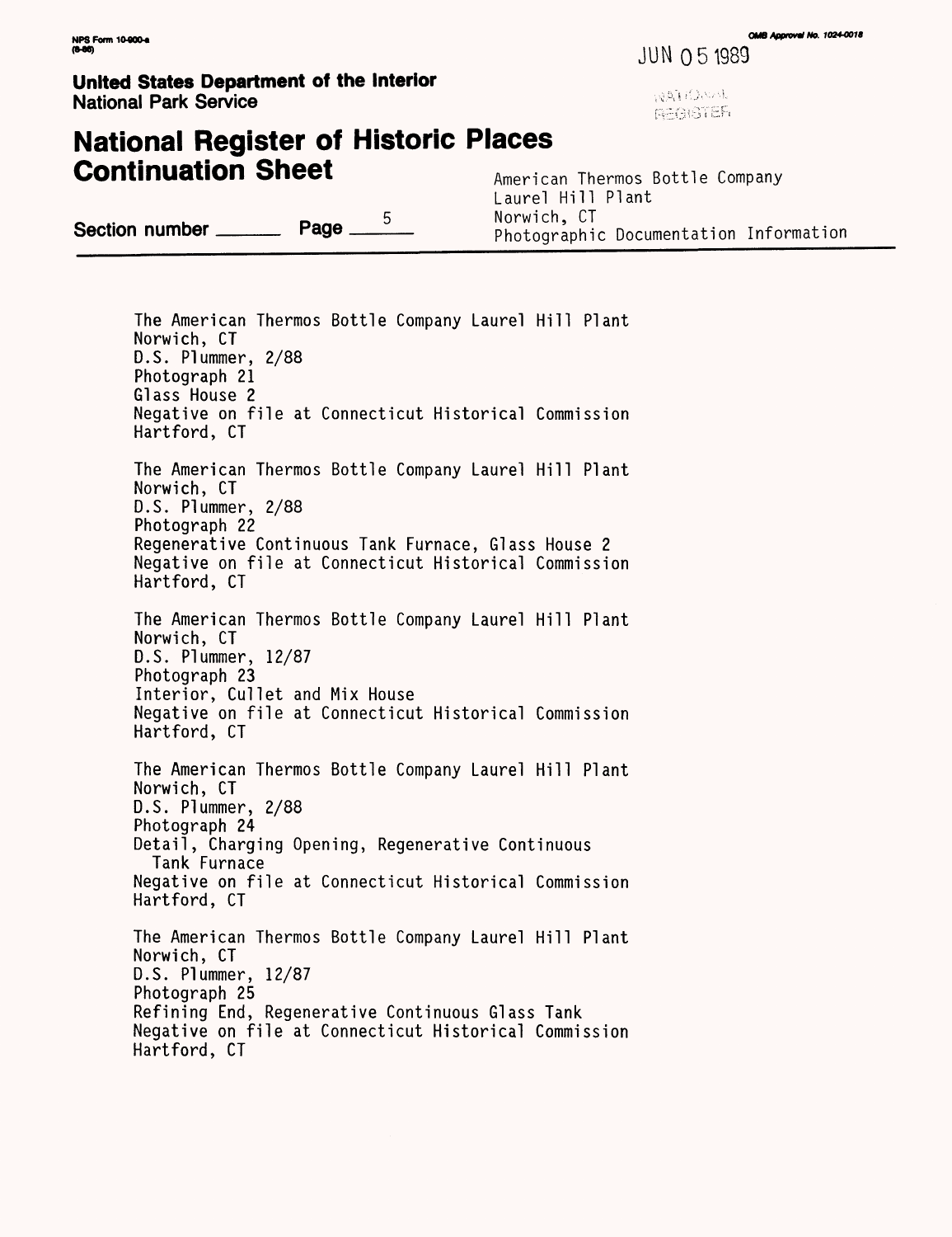#### **United States Department of the Interior CONSIDER 1989 National Park Service**

## **National Register of Historic Places** *BEGISTER* **Continuation Sheet** American Thermos Bottle Company

Laurel Hill Plant **Section number** <u>**Page** 6</u> **Page Page Page P**hotographic Documentation Information

The American Thermos Bottle Company Laurel Hill Plant Norwich, CT D.S. Plummer, 2/88 Photograph 26 Feeder, Regenerative Continuous Tank Furnace Negative on file at Connecticut Historical Commission Hartford, CT The American Thermos Bottle Company Laurel Hill Plant Norwich, CT D.S. Plummer, 2/88 Photograph 27 Detail, Conveyor System, Third Floor, Building 3 Negative on file at Connecticut Historical Commission Hartford, CT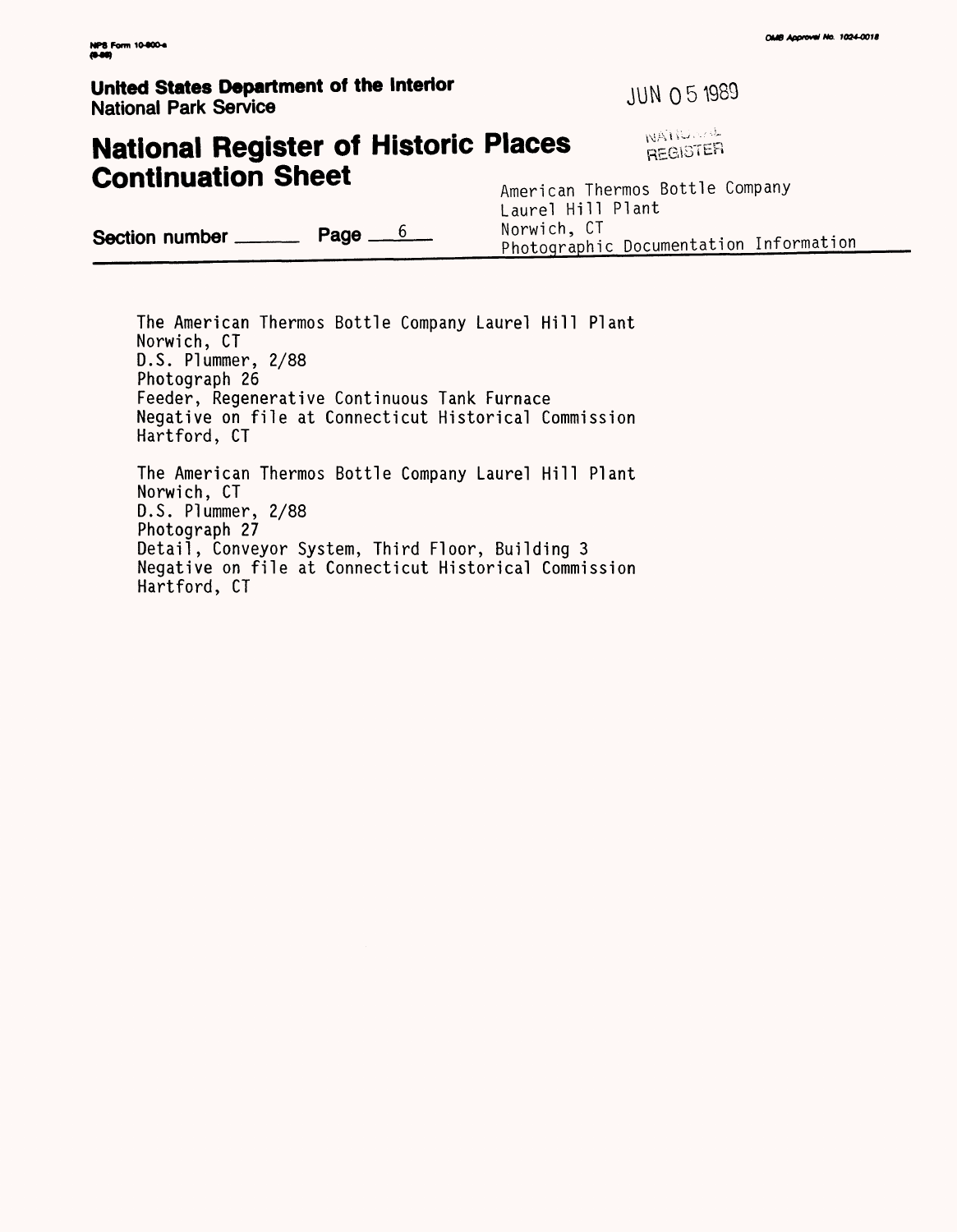